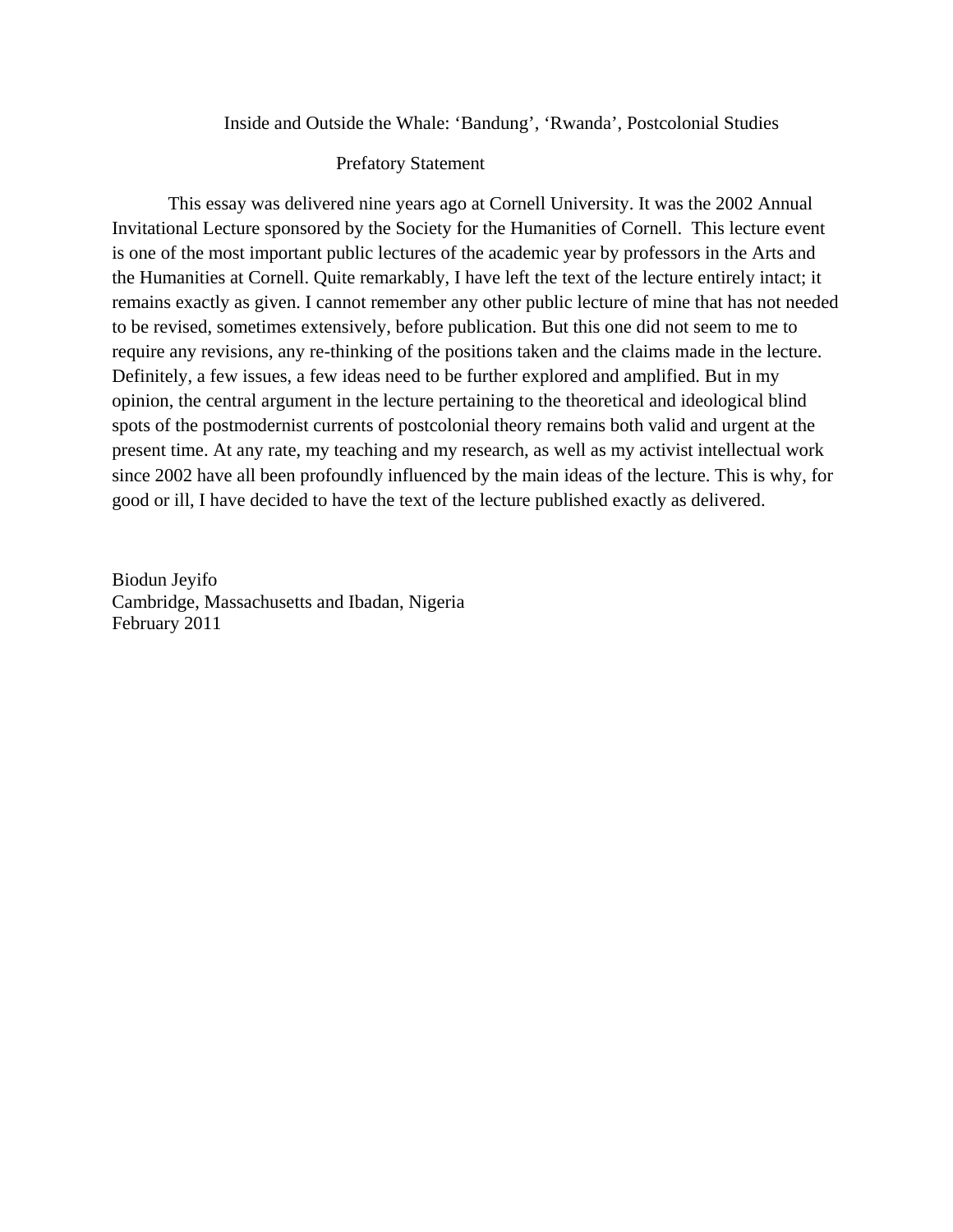Inside and Outside the Whale: 'Bandung', 'Rwanda',

Postcolonial Literary and Cultural Studies

The important thing is to pull yourself up by your ownhair to turn yourself inside out and see the whole worldwith fresh eyes

Jean‐Paul Marat in PeterWeiss' *Marat‐Sade*

TheWill of man is placed beyond surrender. Without the knowing of Divinity by man, canDeity survive? Oh hesitant one,Man's conceiving is fathomless; his community will rise beyond the present reaches of the mind. Orisa reveals destiny as SELF‐ DESTINATION

Wole Soyinka, "The Credo of Being and Nothingness"

Samuel Beckett's *Endgame* is a bleak, utterly nihilistic drama with an end-of-the-world, end-of-history, and end-of-time apocalyptic vision. It is not one of my favorite Beckett plays. But there are two great jokes in the play. One of these is in fact not intended as a joke in terms of the characters involved, but given the Irish genius of Beckett for squeezing humor out of even the most desolate of human psychic states, the following short dialogue between two characters in the play, Nagg and Hamm, carries a punch line which obviously isn't funny to either of them but is calculated to drawa laugh from the reader or the audience of the play. Nagg and Ham are father and son, but that relationship, like everyother emotionalbond in this play, is at a damaged "endpoint" and thus Hamm's question to his father that starts off the short exchange is an interrogation of real existential andmetaphysical anguish to him:

Hamm: Scoundrel! Why didyou engender me?

Nagg: Ididn't know.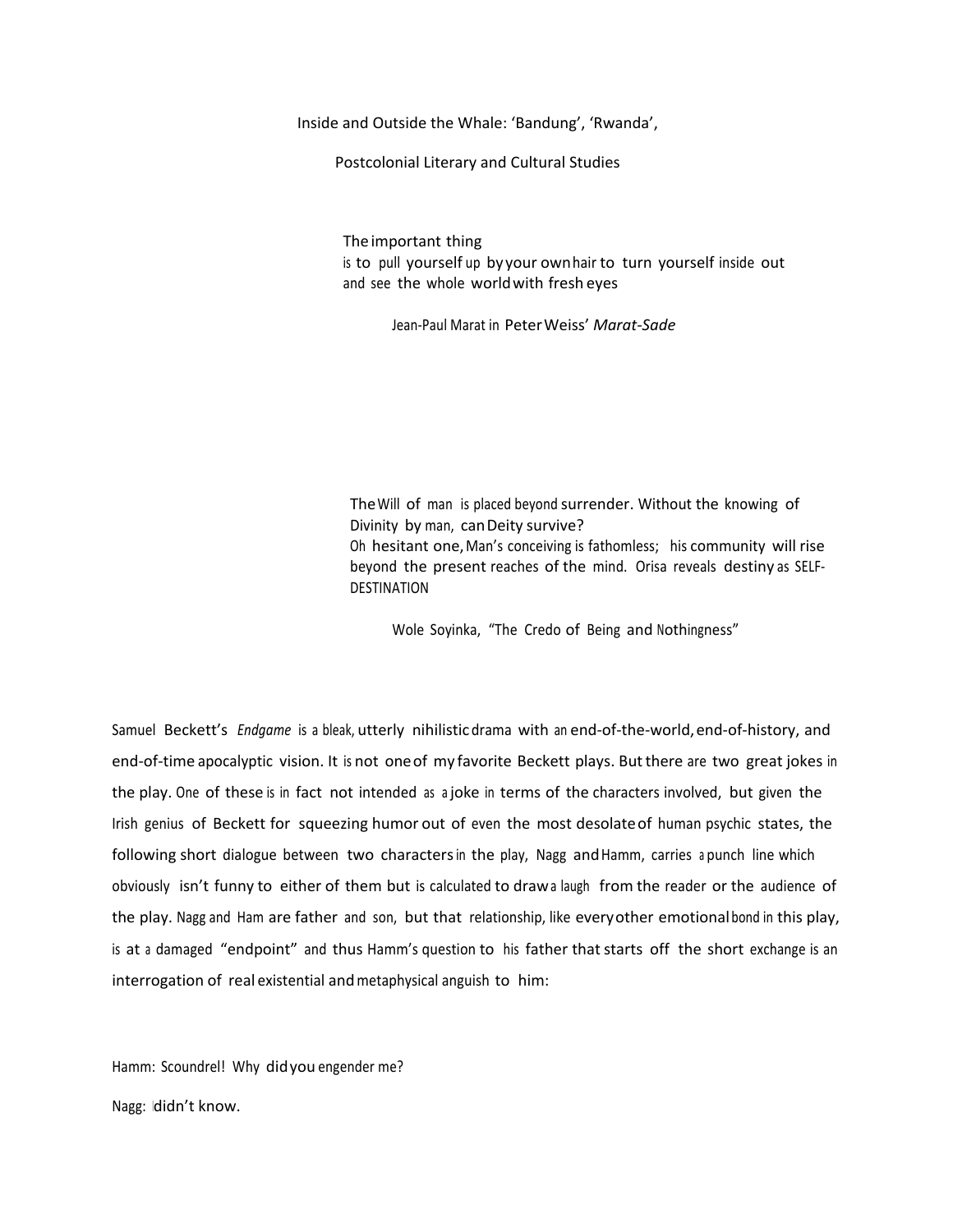Hamm: What? What didn't you know?

Nagg: Thatit'd be you

The second joke is <sup>a</sup> little more elaborate and it is also more pertinent to the subject of this lecture. It is told by Nagg, the unaware "progenitor" of the first joke, to Nell, his wife. Inevitably, given Beckett's Irishness, the joke is about an Englishman. ThisEnglishman, "needing a pairof stripped trousers i n a hurry for the New year festivities, goes to his tailor whotakes hismeasurements". Thetailor then tells the Englishman that he will have the pair of trousersready in four days. When the Englishman shows up four days later the tailor says "so sorry, come back in a week, I've made a mess of the seat".

That's ok,says the Englishman, I want <sup>a</sup> perfect pair of trousers.

A week later: "Frightfully sorry, come backina fortnight, I've made the crotch too tight."

Two weeks later: "Dreadfully sorry, comeback in three weeks, the buttonholes don't square off with the buttons". To make a short story even shorter, this goes on for three months and the tailor hasn't yet made a decent pairof striped trousers, at which point the Englishman explodes:

God damn you to hell sir, it's indecent, there are limits! In sixdays, doyou hear me sir, six days, God made the world. Yes, sir, noless sir, the WORLD! And you are not bloody well capable of making me <sup>a</sup> pair of trousers in three months!"

This outburst had the tailor very upset, not because of the outburst itself, but on account of the comparison of his workwith the making of the world. And sowith <sup>a</sup> disdainful and disgusted gesture, he asked the Englishman when last he took a good lookat the world!

As far as I know , *Endgame,* the play from which these two sardonic jokes areextrapolated, has not been subjected to the critical gaze of postcolonial theory and criticism. And if I donot proceed today to stagea fulsome*postcolonial* reading of the play and thesetwo jokes, believe me it is not out of an absence of intellectual recklessness or because of becoming critical modesty, since these are virtues not easily found within the ranks of postcolonialcritics and theorists. Rather, it is for lack of time that I shall spare you <sup>a</sup> dazzling postcolonial take on the play and thesetwo jokes. Thus, what I wish to dowith thesetwo jokes is to deploy them as framing paradigms for the structure of conflicting ideas and issues that I shall be exploring in the talk. For this, Iwill be implicitly adapting the Foucauldian distinctions between notions of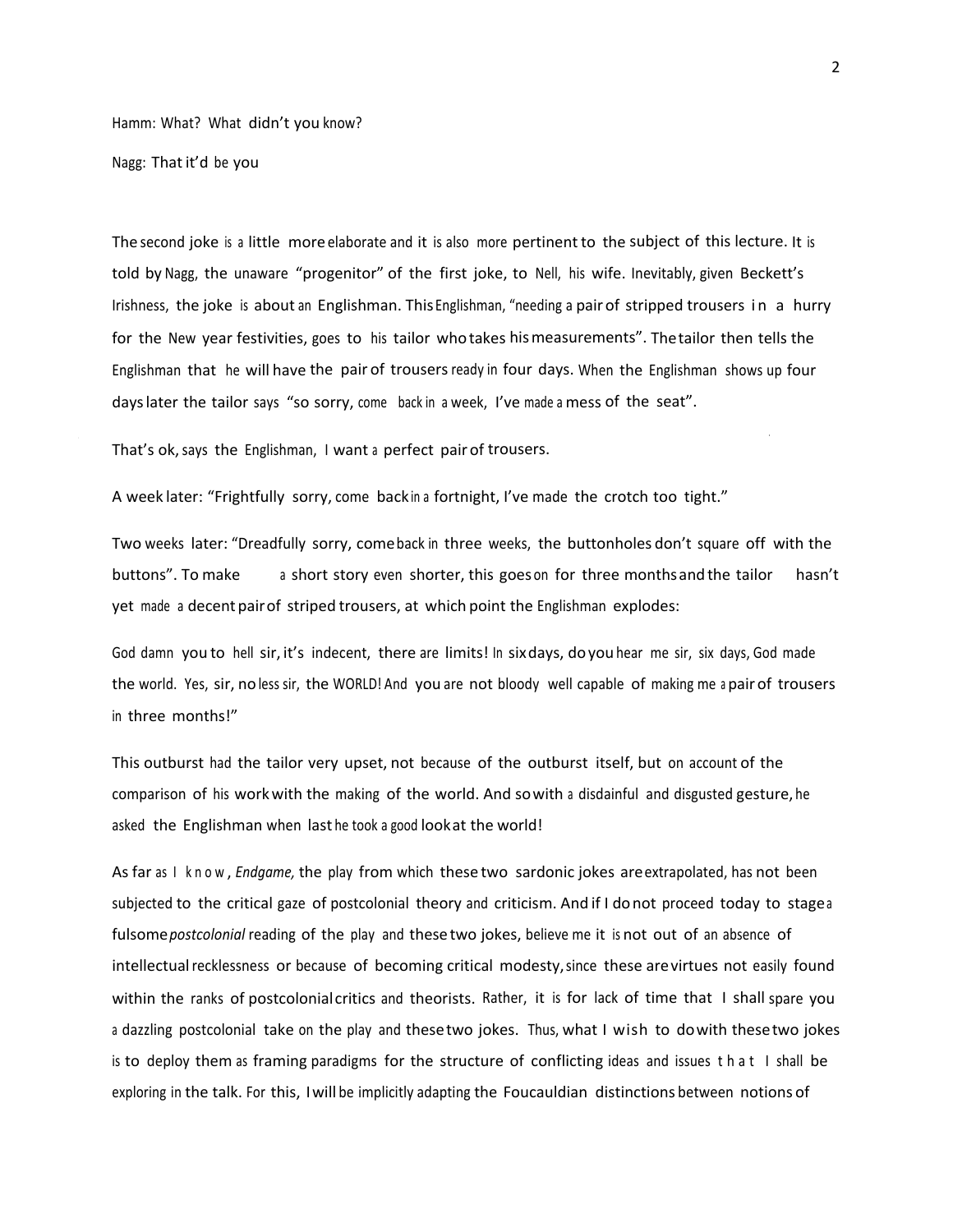archaeology and genealogy. The joke about progenitors and their rebellious, cantankerous progenies I am implicitly assimilating to what I deem to be the *archaeological* ground rules of postcolonial studies and postcolonial theory in their dominant, postmodern formations at the present time.

Conversely, the joke about the Englishman and the tailor serves for me implicitly as a metaphorical frame for *genealogical* disruptions to postmodernism asthe enabling archaeological foundation of postcolonial theory in its dominant formations at the present time.

As we may recall from the alleged famous "genealogical turn" in Michel Foucault's work in the seventies, genealogical paradigms and currentsin intellectual and cultural history accountfor the ruptures, the breaks, the discontinuities which cannot be easily or conventionally assimilated into the existing or prevailing archaeology of the ground rules that determine the basis, scope and limits of participation in a discourse or an episteme. Permit me to explain this dimension of this lecture as succinctly as I can.

Concerning the second of the two jokes, the joke aboutthe tailor and the Englishman, I would liketo suggest that its punch line about <sup>a</sup> worldin <sup>a</sup> state of almosttotally unedifyingmess resonates remarkably well with the theorization, in the most influential expressions or formations of postcolonial theory and criticism, of the world—the world both of the colonial past and of the postcolonial present. Iwish to suggestthat like the outraged tailor in Beckett's play,most postcolonial critics and theorists today, following the postmodern lead of the most influential figures in the field, balk at the prospects of taking onthe world,either as a totality whose interconnected parts fit logically or necessarily together, or as a global order, where the word "order" implies capable of being made intelligible by metanarratives which promote values andtruth‐claimsthat make progress possible or even necessary, whether gradual and incremental, or radical and unprecedented. Now I should quickly add that this anti-progressivist and antihistoricist view of the world, or more specifically, of the world‐historical process in the last few hundred years of the colonial and postcolonial eras, is not always explicitly advanced in postcolonial theory and criticism. Indeed, this anti‐ historicism of postcolonial theory which operates a s oneof its most potent andpervasively applied "archaeological" ground rules, is in direct contradiction with the categorical "worldliness"of postcolonial studies and postcolonial theory.

For the presumed, perhaps even established vocationof postcolonial studiesis to coverthe whole world, to reach back into the colonial past and from the postcolonial presentproject into the future. Given this categoricalvocation, the horror of the world‐historical process which,as I shall arguein my talk today, drives the most influential expressions of postcolonial theory seems to me to be a veritable contradiction.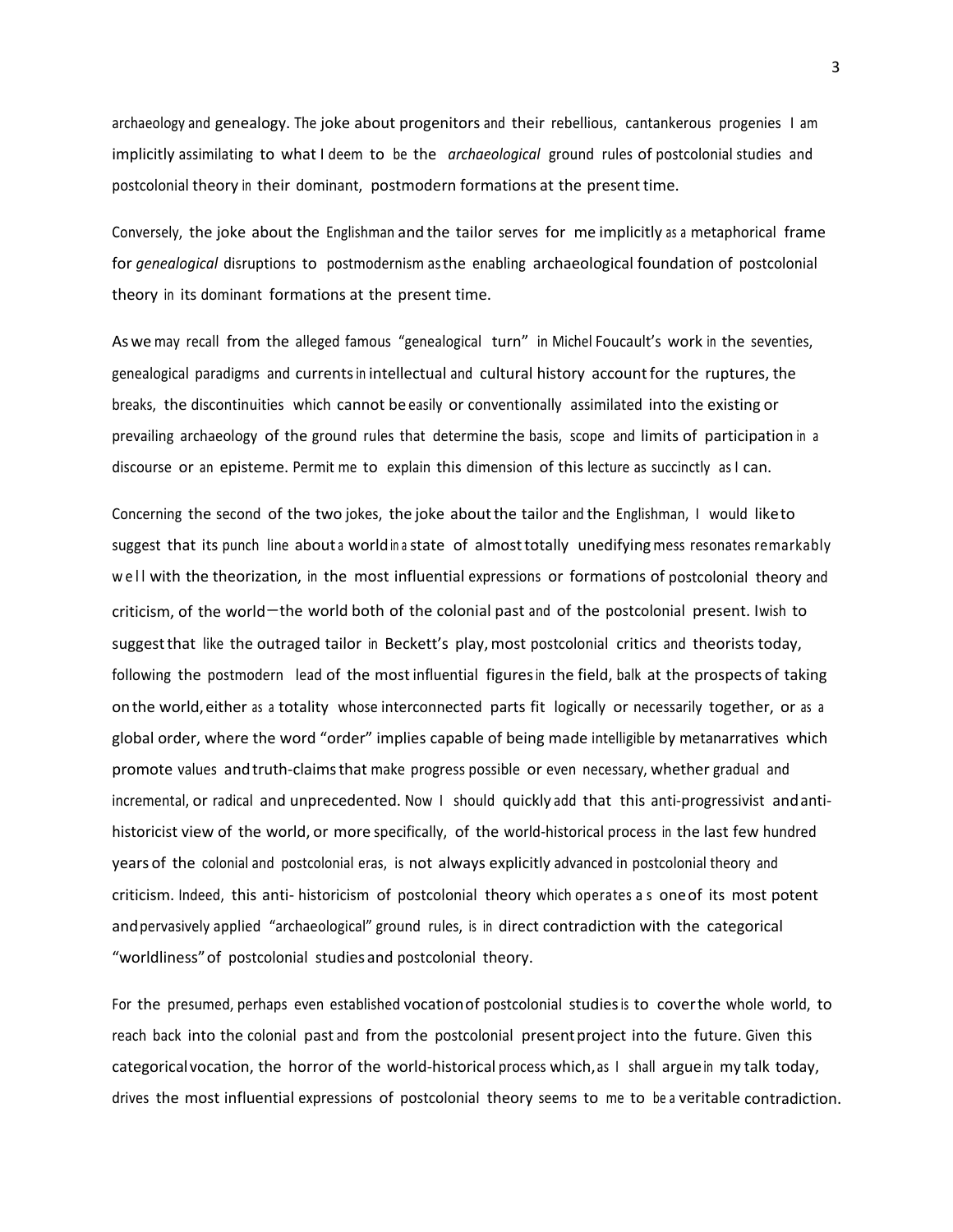This contradiction is the subject of my talk this evening and it is captured in the key metaphorical phrases in the title of the lecture: being" insideand outsidethe whale". Ishall presently give the game away and reveal that one part of the phrase is from George Orwell's famous essay, "Inside the Whale" andthe other part from C.L.R. James' *Mariners, Renegades and Castaways,* <sup>a</sup> brilliantmonograph on Herman Melville's great novel, *Moby Dick.* In both of these two texts, the whale stands for the non‐ human world of both nature and brute, inert matter which wenow know will neverbecompletely or even effectively subdued by us. If this is the case, being "inside the whale" is being in subjection to this non‐human immensity and being swept along by it, if weconceive of "it", as does George Orwell in his essay, as the world‐historical process itself. Being "outside the whale", on the contrary, is being historicist and even progressivist,standing astride of that non-human immensity in great anguish and perplexity perhaps, but with some agency and volition.

In my critical review of postcolonial theory in my lecture this evening, I shall in effect be arguing that even though postcolonial theorists and critics are not alone in locatingthemselves "inside the whale" so to speak, and thereby projecting what Ishall callmoral panic and strategic intellectual diffidence in confronting the operations of the world-historical process in a fully globalized world, the specific sources and expressions of the "world-wariness" of postcolonial theory deserves consideration on its ownterms. To do this, we have to first clarify what "Bandung" and "Rwanda", with the scarequotes around each word, will mean in this talk. But before coming to that clarification, I would like first, to provide a broad profile of the scope of postcolonial studies at the present time as a general background to the substantive issues that I wishto discuss in this talk.

At <sup>a</sup> first approximation, the scope of postcolonial literary and cultural studies at the present time cannot but seem awesome.

At one time not too long ago, colonial and postcolonial studies meant, unambiguously, the study of the literary and cultural traditions of the formerly colonized nations and societies of the developing world. To most people not in the field, Ithinkthis is what the term postcolonial studiesstill mostly connotes.

Butthat was postcolonial studies *before* what couldbe described as its decisive "pact" with (postmodernist) High Theory. If the focus of postcolonial studies did not exactly shift from the Third Worldafter this "pact", it certainly became *bi‐specular*(some would saycross‐eyed), its critical gaze simultaneously turned toward Western poststructuralist andpostmodernist intellectual currents *and* the writers and writings of the developing world. Indeed, nothing marks this critical *bi‐specularity* than the fact that the three most visible postcolonial theorists, Edward Said, Gayatri Spivak and Homi Bhabha,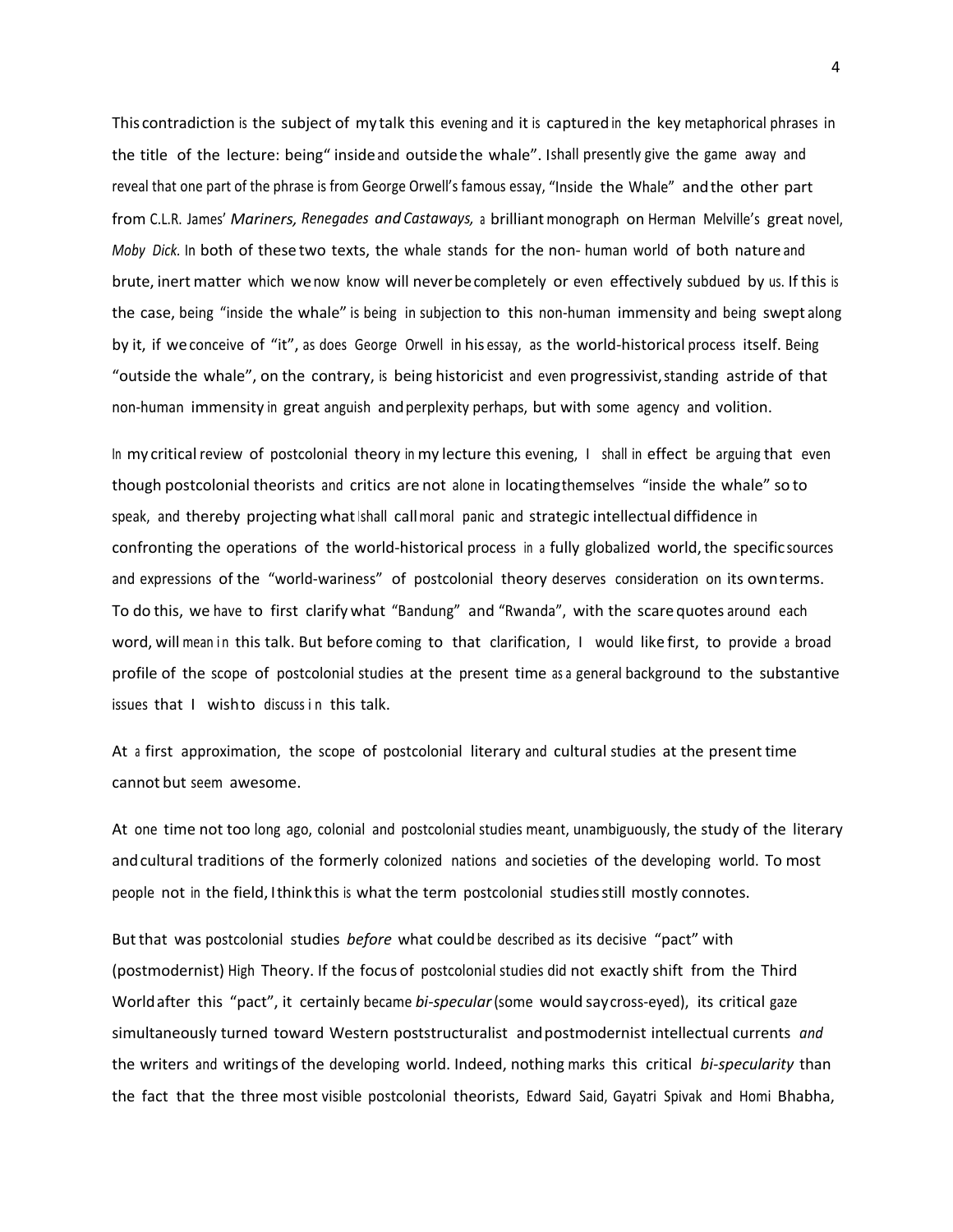areas much "Europeanists" as they are "Third Worldists"; some would even argue that they are decisively more of the former than the latter since, without exception, they came into high, global visibility not on the basis of work on ThirdWorldwriters, but on account of powerful engagements of Western poststructuralist figures, principally Michel Foucault(Said), Jacques Derrida (Spivak) and Jacques Lacan (Bhabha). And to the extent that intellectual affiliations like these among postcolonial theorists and critics have ramified exponentially to virtually the whole gamut of postmodernism the last two decades, to that extent has postcolonial studies, like the term culturalstudies, become <sup>a</sup> moving target hard, if not impossible, to define or describe in any precise manner. Thus, in postcolonial studies and criticism today, youmight as well bereading *Mansfield Park* as reading *Things Fall Apart,* or even reading them together, across the vast expanse of the gapin time, space and context between Jane Austenand Chinua Achebe. In terms of disciplinary fields andconcentrations, postcolonialstudies has "invaded" virtually everyfield within English Studies and beyondthat to every department which teachestraditions of literary and cultural studies of any region or country of the world. In the mega-field of English studies for instance, postcolonial theory is now solidly ensconced in concentrations as diverse as Renaissance studies, the 18<sup>th</sup> century, Romanticism and Modernism, and most decisively the 19th and 20th centuries. Perhaps the only field within English studiesthat is yet to be effectively "invaded" is Medieval Studies, but it is doubtful if this can be <sup>a</sup> permanent site of resistance. And as I have observed earlier, all departments involved with literary studiesin the humanities and some of the traditional social science departments have their own formations and expressions of "postcoloniality": Romance Studies, American Studies, German Studies, History,Anthropology, Philosophy and Government.

Some interesting and revealing metaphors and phrases have been applied in the attempt to capture or fix the "essence" of this dynamic, proliferating dimension of postcolonial studies: <sup>a</sup> *big tent* encompassing aspects of the literary traditions of all the regions of the World; a new disciplinary *melting pot;* a *gumbo*  of diverse methodologies, ideological filiations andtheoretical affiliations. Perhaps the most controversial of all, coined by no less a controversial theorist than Terry Eagleton, is his characterization of postcolonial theory as <sup>a</sup> "gaudy supermarket". My own preferred metaphor for postcolonial studies at the present time is the metaphor of <sup>a</sup> flightless bird,of the genus *Struthio camelus,* this being the ostrich.

Having said that, let me quickly add that there is no wish on mypart in invoking this ostrich metaphor to diminish the tremendous *intellectual* excitement of the field of postcolonial studiesat the presenttime. For there arecertain patterns and consistencies which cut across postcolonial theory in all fields and concentrations of English studies and across diverse disciplines and departments  $-$  Victorian Studies or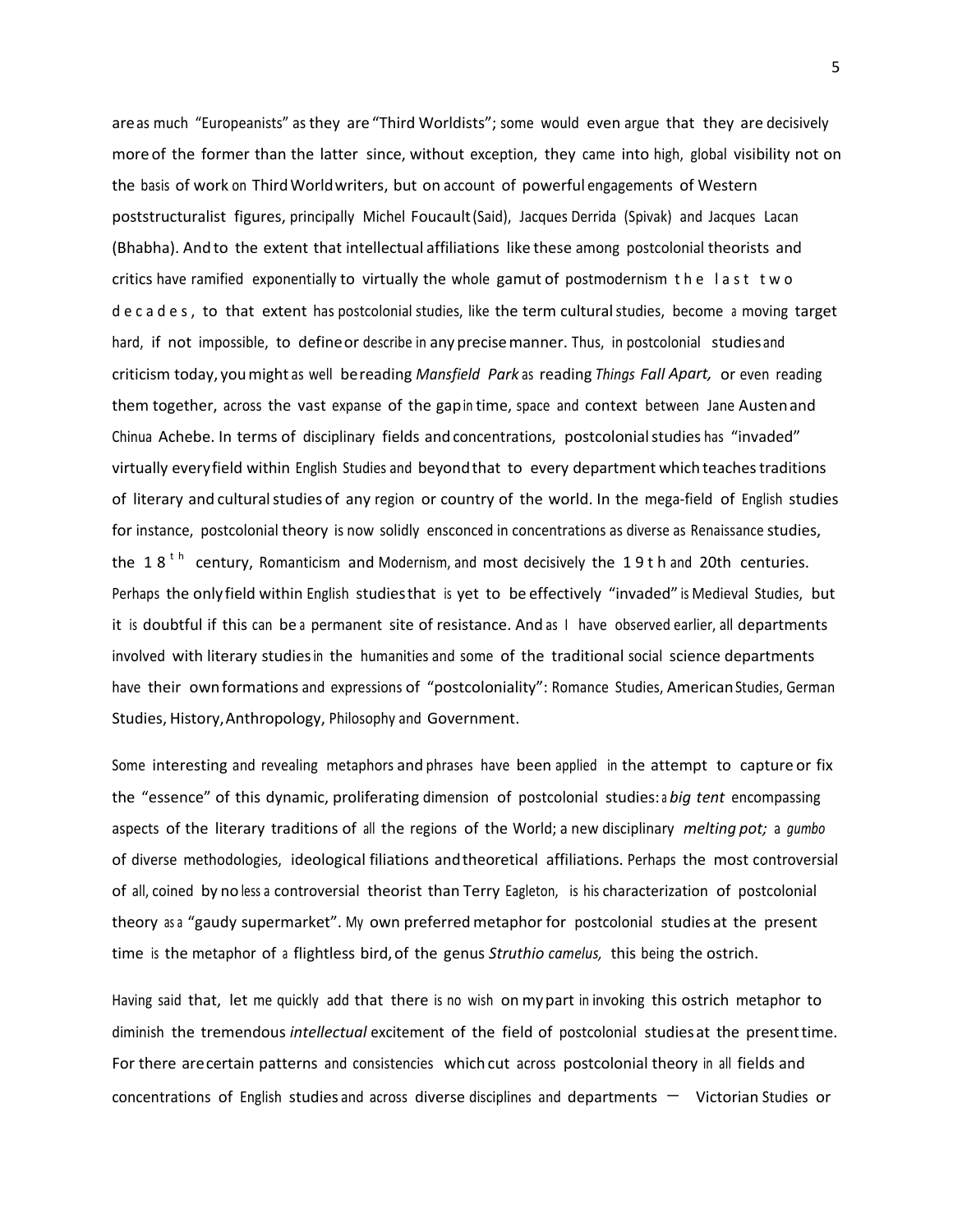Francophone studies;the long 18th century or Anglophone South Asian writings; Comparative Literature or German Studies; Anthropology or History.

Postcolonial critics and theorists in all fields and disciplines see themselves, singly and collectively, as invested in the vast epistemological project of dismantling Eurocentrism, of undermining the intellectual foundationsof global inequalities and injustices, especially as they are inscribed, codified and recycled in the discourses of racism, sexism, homophobia, andclass oppression and the corrosive cultural representationsfostered and naturalized by these discourses. This underlying perspective gives postcoloniality the most "worldly", the most "practical" intellectual vocation among all the so-called "newly emergent" fields of literary and cultural studiestoday, fields like visual culture; virtuality and digital culture; disability studies; gender and sexuality studies; lesbian, bisexual, gay and transsexual studies. What is particularly exciting about this categorical "worldliness" of postcolonial studiesis the subtlety and sophistication with which it is characteristicallystaged or enacted, through readings strategies and protocolswhich take as their point of departure the viewthat while colonialism has been fundamental to modernity, to the making of the modern world, weknow very little aboutthe colonial encounter beyond the binary stereotypes andsimplifications of the not‐so‐distant past. Thanks to postcolonial studies, we do know now, with <sup>a</sup> depressing recognition of the truth of Walter Benjamin's famous dictum that every document of civilization is a document of barbarism, that imperialism, in its colonial phase, was enormously *generative,* as much in the domains of literary and cultural production as in the production of philosophies of Being and consciousness. But if this is true, it is equally true that nationalist resistance to colonialism was also tremendously generative, accounting for much of what we have now come to identify today in nearly all regions and nations of the world as "modernity from below". Postcolonial studies, at its best, is thus an invitation to revisit the colonial past, to understand it in all its complexity and often surprising ambiguities the better to copewith the enduring legacies of that colonial past in the perplexities of the postcolonial present and our uncertainties about the future. This point logically leads us to 'Bandung' and 'Rwanda'.

Bandung is a city in Western Java, Indonesia. Java itself is the main island in the group of islands in the Malay Archipelago which together constitute the Republic of Indonesia. Altogether, Indonesia consists of the majorislands of Java, Sumatra, Sulewesi, the southern part of Borneo and no less than 3000 smaller islands, all making about 580,000 square miles which is slightly morethan twice the size of Texas. In 1955, Bandung was a city of about 800,000 people; today, it has <sup>a</sup> population of around 2 million people. It was in this mountainous resort of a city that for a weekfrom April 18 to 24 in 1955, twenty-nine newly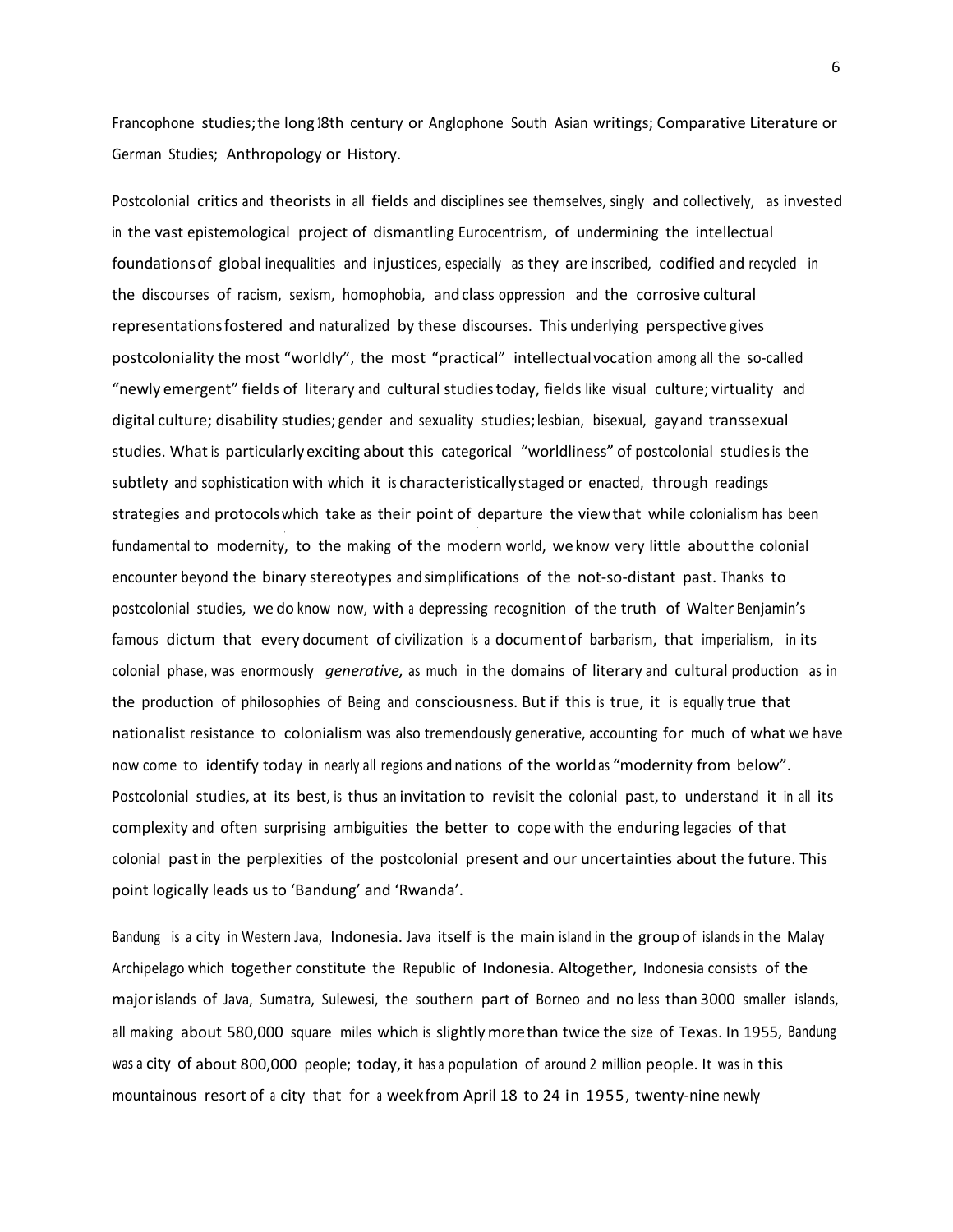independent or soon to be independent Asian and African countries met for <sup>a</sup> conference which has gone into the history books as either the "Bandung conference" or simply "Bandung". The twenty-nine countries which met were (someof these countrieshave since then changed their names, as you can see): Afghanistan, Cambodia (Kampuchea/Cambodia), Ceylon (SriLanka), The People's Republic of China, Egypt, Ethiopia, the Gold Coast (Ghana), India, Indonesia, Iran, Iraq (as far as Iknow, it is still Iraq,not I-raq!), Japan, Jordan, Laos, Lebanon, Liberia, Libya, Nepal, Pakistan, Philippines, Saudi Arabia, Sudan, Thailand, Turkey, Democratic Republic of Vietnam and Yemen. At the time of this conference, the peoples representedby these countries amounted to five eighths of the world's population.

 A conference of the peoples of color of the whole world was at that point in time absolutely unprecedented. That it was not only possible to hold it, but that it wasin fact <sup>a</sup> phenomenal success, this makes the central ideas behind it, as wellas the currents of global politics at the time, worthy of examination in some detail.

With the emergence of the Asian countries of India, Pakistan, Ceylon and the Republic of China in the late forties as independent member nations of the United Nations, a pattern of frequent consultation and joint action on issues pertaining to Western colonial rule in particular(many countries in Africa, Asia and the Caribbean were yet to become independent) and, more generally imperialism, had started between these Asian countriesand the African countrieswhich werealready independent member nationsof the U.N., countries like Ethiopia, Egypt, Liberia and Libya. At the same time, Indonesia or the Dutch East Indies as it was called at the time<sup>-</sup>and Vietnamwere going through revolutionary anti-colonial nationalist struggles with the Dutchand the French respectively; both countries would soon emerge as powerful voices and presences in the Afro-Asian world coalition. And in 1952, Gamal Abdel Nasser and a few radical military officers had overthrown King Farouk of Egypt; thereafter, until the Six-day war in 1967, Egypt became a key player in the international alliance of nationalist movements againstthe Western imperial dominion over planet earth. And this indeed was *the* central idea of the Bandung conference: that nationalism and the national liberation movements had nochoice but to be *internationalist,* had nooption but to forge links between the various peoples of the world underimperialist domination onthe basis of shared histories and common aspirations for the future. This idea was clearly spelt out in the four-point statement of purpose which was issued at the end of the meeting in Colombo in December 1954 of the Prime Ministers of Burma, Ceylon, India, Indonesia and Pakistan to finalize plans for the Bandung conference. The four points are: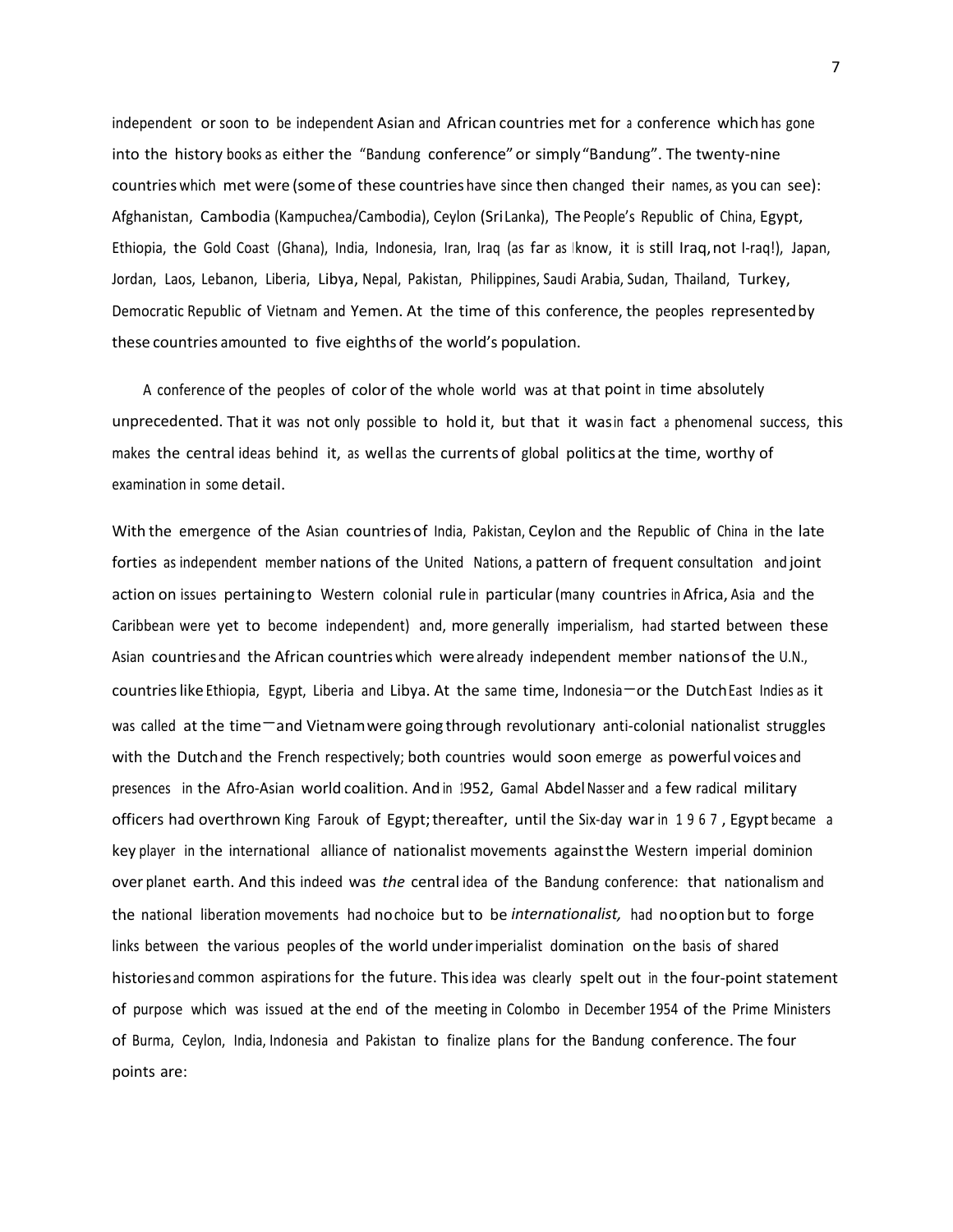1. To promote goodwill and cooperation between the nations of Asia and Africa.

2. To consider social, economic and cultural problems and relations of the countries represented.

3. To consider problems of special interest to Asian and African peoples  $-$  for example, problems affecting national sovereignty, racialism and colonialism.

4. To view the position of Asia and Africa and their peoples in the world today and the contribution they can make to the promotion of world peace and cooperation.

Asto the conference itself, it was a colorful andmomentous affair andit was well coveredin the world press. Thekeynoteopening address given by President Sukarno of Indonesia was also widelyreported.

It was delivered in English, which wasthe main language of the conference, although of course there were other African, Asian andEuropean languages used by conference delegations and these included Chinese, Japanese, Arabic, Amharic, Persian and French. As recounted by Richard Wrightwho wrote a report on the conference published in "Encounter" magazine Number 23 of August 1955 titled "Indonesian Notebook", Sukarno opened his address with the following declaration: "This is the first international conference of colored people in the history of mankind!" By any standards then and now, Sukarno's keynote address is a major document of twentieth century political history. It was a very thoughtful speech, even with its flashes of eloquent oratory appropriate to the occasion. Its main themeswere the end of centuriesof Western global domination and the construction of solidarities in the then still colonizedand formerly colonized world to create <sup>a</sup> world different from that brought into being by Western world dominance. I would like to quote from <sup>a</sup> particularly important momentin the speech when Sukarno made the following observation:

The peoples of Asia and Africa wieldlittle physical power. Even their economic strength is dispersed and slight. We cannot indulge in power politics. Diplomacy for us is not <sup>a</sup> matter of the big stick. Our statesmen,by and large, are not backed up with the serriedranks of jet bombers. What can we do? We can domuch! We can inject the voice of reason into world affairs and mobilize all the spiritual, all the moral, all the political strength of Asia and Africa on the side of peace. Asia and Africa... can mobilize what lhave called the moral voiceof nationsin favor of peace.

In the present context, wecannot explore the extraordinary notion implied in this declaration that *reason* in world affairsshould be detached from power and be aligned with the powerless to engage the great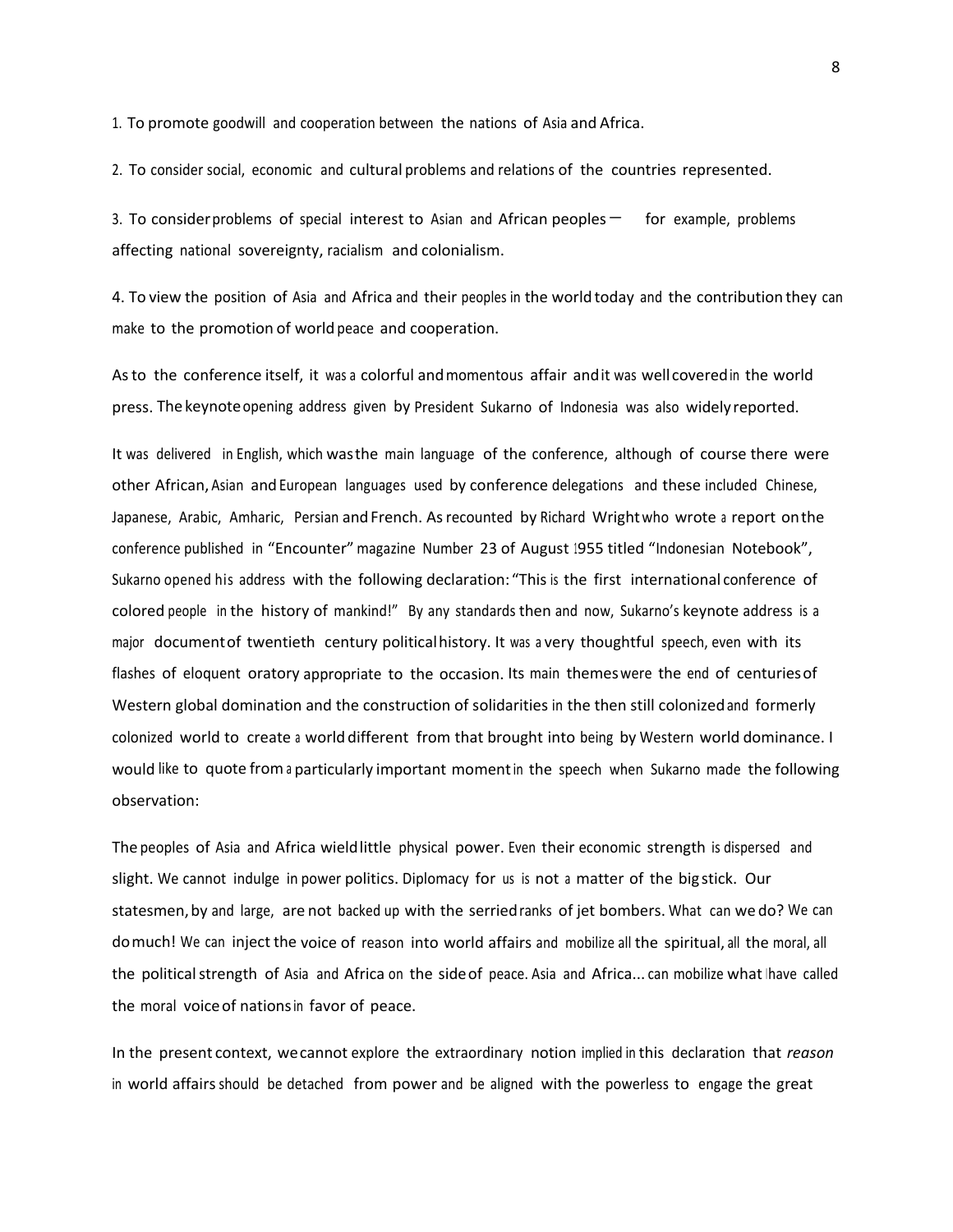problem of the organized moral violence which is the foundation of the state, of all states; however, I wouldargue that this notion resonates powerfully with my claim that the Bandung conference, among other things, represented a form of radical anti‐colonial, anti‐imperialist nationalism that was profoundly internationalist and universalist. My question today therefore is this: If this is the true epistemological and ideological legacy of the Bandung conference, why has both the name and the legacy been repressed in the dominant formations of postcolonial theory? This question can be phrased with greater precision and conciseness: Why has the thoroughgoing theoretical dismantling of nationalism in postcolonialtheory repressed the memoryof this extensive *internationalist* dimension of the legacy of the Bandung conference and its innumerable extensions and incarnations? For a possible answer to this question, I would like to look briefly at the other resonant place-name in the title of this talk, "Rwanda". However, before moving on to this extremely fraught, indeed catastrophic dimension of the postcolonial condition, let me recapitulate ona few points aboutthe idea and legacy of Bandung.

Firstof all, both the idea and the legacy in fact *predated* Bandung and have survived the unraveling of the Afro-Asian solidarity movement, at least at the intergovernmental level, beginning in the late sixties through the eighties. Thecentral idea that anti‐colonial and anti‐imperialist nationalism in one country, indeed on one continent or region of the world,is doomed to failure and is an ideological trap, this idea had been debated and promoted *before* Bandung and is still being debated and promoted *long* after Bandung. Time permitsme to cite only a few expressions of this legacy.

Thus, I would identify as one of the earliest expressions of this legacy W.E.B. Du Bois' famous statement in the first decade of the twentieth century that the problem of that century would bethe problem of the color line for in that same statement. as well as in other writings of Du Bois from the period, he went on to assert the necessary andinevitable linkbetween all the oppressed peoples of the world. I would also pointto the two World Congresses of Negro Writers and Artists in Rome 1956 and Paris 1959 for which we have rich documentation of the scope and significance of the deliberations at these conferences and their impact on the future course of the nationalliberation movements. Frantz Fanon's mature political thought in fact developed in between the vigorous debates that took place in these two Congresses. Another notable instance is the following little known and discussed fact: Just before his assassination, Malcolm X was on the verge of taking the cause of the Afro-American liberation struggles before the

United Nationsand to achieve this, he formed the OAAU, the Organization of Afro‐ American Unity (patterned on the model of the OAU, the Organization of African Unity); this move was calculatedto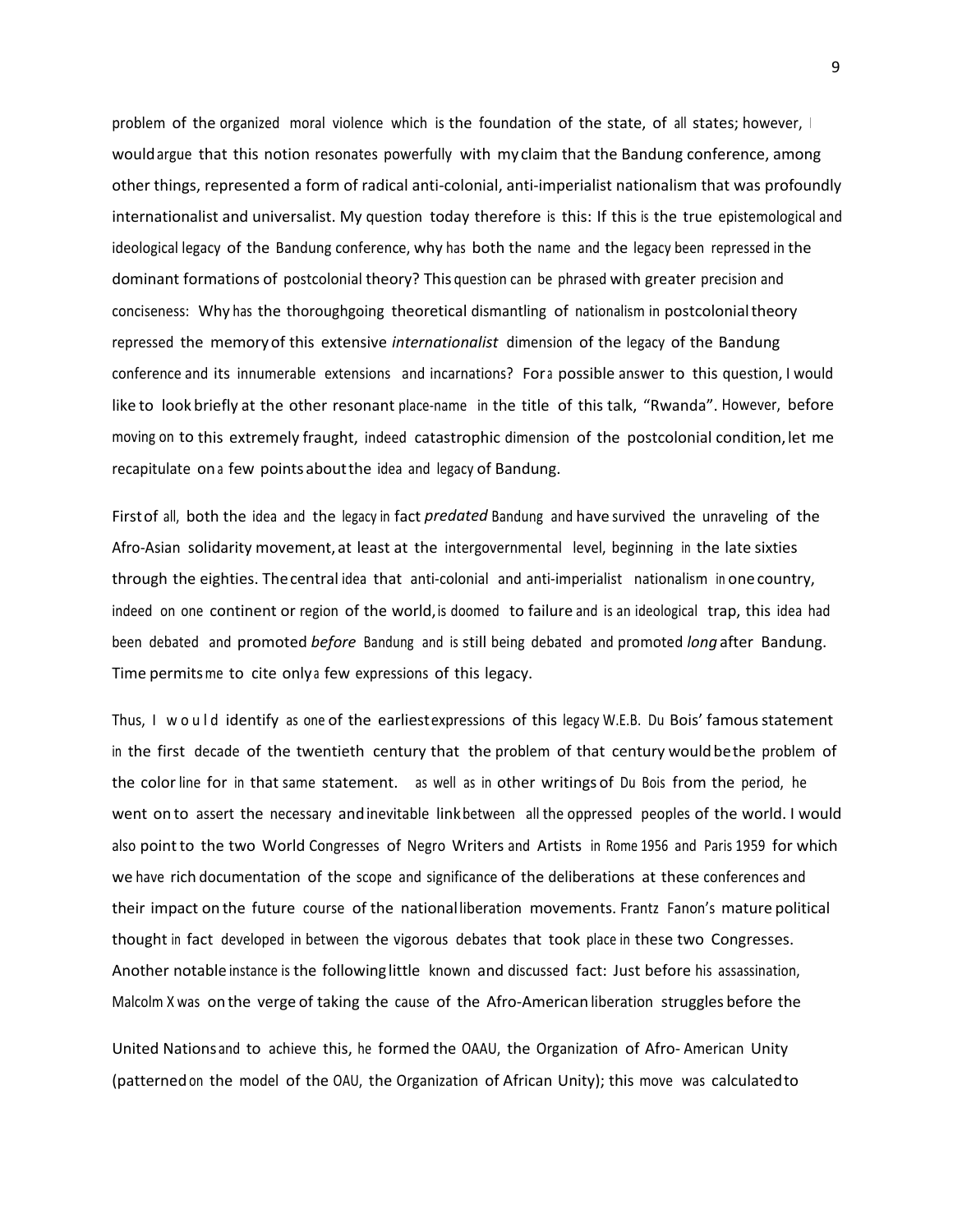effectively *internationalize* the African‐American liberation movement. In our own day, I would draw attention to the Annual International Book Fair of Black and Radical Books held in London for more than <sup>a</sup> decade in the eighties and earlynineties which brought together writers, artists, musicians, community activists and students, from the English‐speaking world and from all other parts of the world. In still more recent years, the legacy and spirit of Bandung can be seenin feminist internationalism as expressed in such forums as Mexico City 1975, Copenhagen 1980, Nairobi 1985, Beijing 1995 . "Jubilee 2000", a massive international coalition of workers, religious or inter-faith communities, community activists and academics struggling for the cancellation of the crippling debt burdens of the developing countriesto Western finance capital is one of the most inspiring expressions of this legacy in the closing years of the 20th century. I would also point to Porto Allegre and the World Social Forum [WSF] as a counter‐mobilization, on the basis of popular and democratic internationalism, against the bourgeois transnationalism of the G8 countries and *their* World Economic Forum [WEF]. There areothers in this long tradition: the World Conference Against Racism in Durban, South Africa in June 2001; "Bandung File", the independent film and television producers' collective foundedby Tarik Alli and Darcus Howe, prominent Black British activist‐ intellectuals in the eighties and nineties; and finally the journal *Economic and Political Weekly* (EPW) published in India which hasprobably the best progressive reporting and analysis of global political, economic and cultural affairs at the presenttime.

Thefact that the ideas andlegacies of this dimension of the postcolonialconditionarealmost entirely missing in the dominantformations of postcolonial theory is an act of amnesia.

However, it is not <sup>a</sup> merely adventitious or fortuitous amnesia; rather, it is <sup>a</sup> *constitutive* amnesia. It is constitutive to the extent that without this amnesia, postcolonial theory would have a far more complicated and I dare say, more *productive* dialogue with postmodernism than it doesin its presently dominant expressions. I shallreturn to this contention in the final section of this talk.

We will spend less time on 'Rwanda' in this talk than on Bandung, but this is not because of squeamishness aboutthe horror of what it represents. Rather, it is partly because in less than ten yearssince its perpetration, 'Rwanda' has generated far more scholarly and journalistic textual production than the Bandung conference with the latter's four‐ decadehead startadvantage over 'Rwanda'. Indeed, this corresponds to <sup>a</sup> pattern: all the 'Rwandas' of the past in the formerly colonized nations and regionsof the world have generatedand fostered <sup>a</sup> far greater amount of artistic, scholarly and journalistic textual productionthan have any and all of the expressions and incarnations of the ideas andlegacies of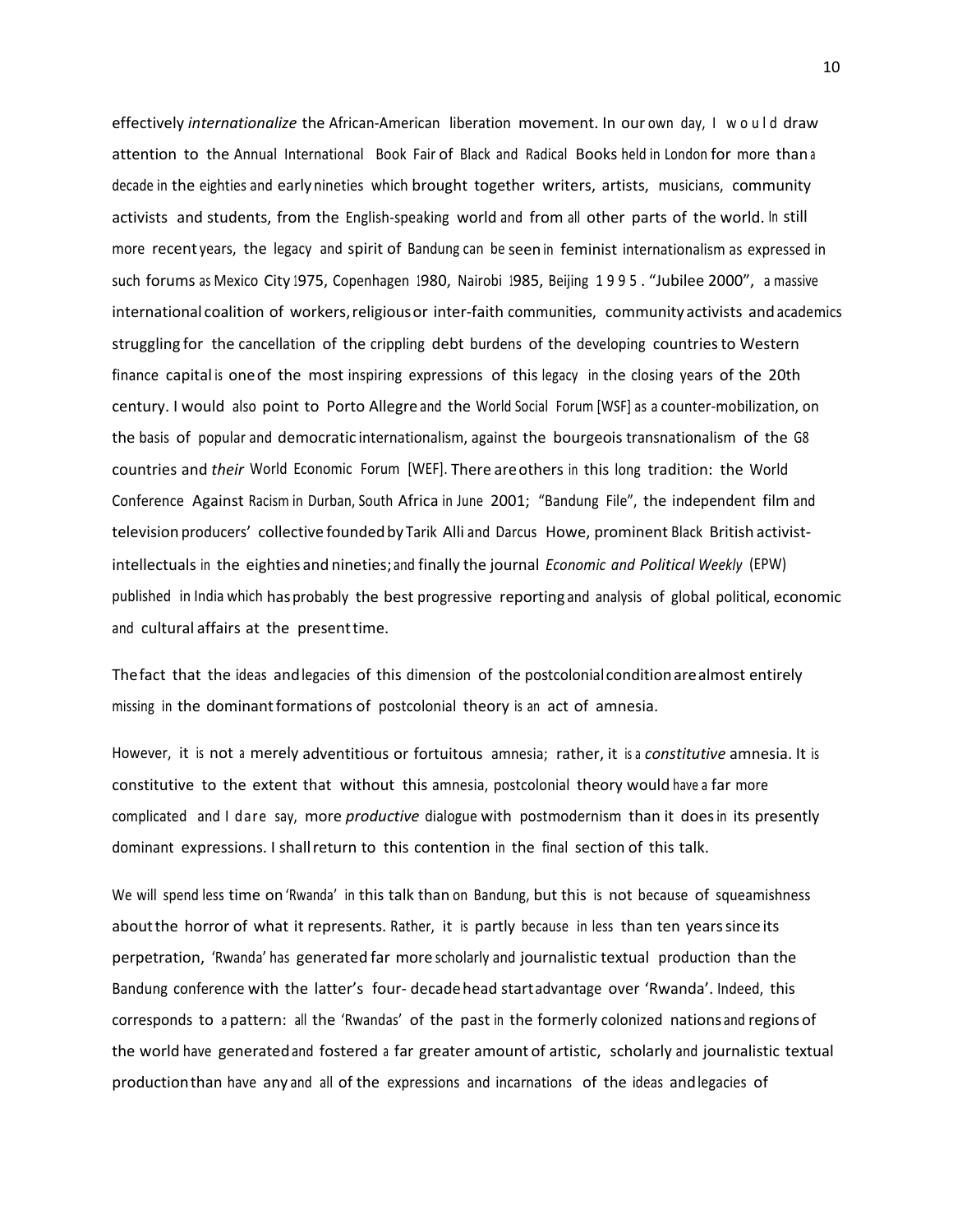'Bandung'. Even though it did have the distinct aspect of <sup>a</sup> colonial phantasm, 'Rwanda' did happen; it was a real‐world event. Whathappened was this:

In about a hundred days, between late spring and early summer of 1994, the Hutu-led government of the African country of Rwanda set in motion <sup>a</sup> killing frenzy in which the aim was to get everyHutu to kill every Tutsi and every "Tutsi‐loving" Hutu. In those hundred days, between 800,000 to one million Tutsis and "Tutsi‐loving" Hutus were slaughtered. The figure of <sup>a</sup> hundred dayshas been used by <sup>a</sup> lot of journalistic commentators onthe killings because it dovetails very wellwith the word"decimation". "Decimation" technically occurs when at leastone in every ten of <sup>a</sup> civilian population is wipedout. To some journalists, <sup>a</sup> strange and phantasmagoric logic was at work in Rwanda in 1994 because an almost arithmetically precise "decimation" didtake place in the killings.

'Rwanda' is significant for this talk because it stands as the mark, or rather, it is read as the mark of what could happen—and has happened—when the colonizers depart and the ex-colonized turn on one another in terrifying bloodbaths andcatastrophes sometimesmatching and evensurpassing the bloodbaths of the early, "pacification" phases of the imposition of colonial rule on the colonized. Let us be very clear, very precise on this point. 'Rwanda' stands as the mark of the negation of 'Bandung'; it stands as the mark not of internationalism, but of reactionary sub‐nationalism, as the mark of what happens when the ex‐ colonized, instead of acting in solidarity beyond narrownationalist borders,fold in within those narrow borders and implode violently. This has happened within weeks or even monthsof the departure of the colonizers, as in the case of the terrible Partition riots between Hindus and Muslims in India in 1947 which claimed about half <sup>a</sup> million lives and was redolent with atrocity narratives on both sides. The Congo in 1961 also corresponds to this type, with the murderof Patrice Lumumba and more than forty yearsof bloodshed which continues to the present moment. Sometimes, this paroxysm of violence and chaos in the wake of departing colonizers happens by a sort of delayed-action scenario years or decades later, as in the case of the killing fieldsof Cambodia in 1975 with about <sup>a</sup> million slaughtered through forcible collectivization andmass starvation. Andas fantastic as it mayseem, this may in fact take the form of waves and cycles of postcolonial catastrophe seemingly impossible to breakout of, this being the pattern which supplied Gabriel Garcia Marquez with the title of his famous novel, *One Hundred Years of Solitude.* I n this connection, it is perhaps important to note here that one of the places whichin fact first experienced the catastrophic unraveling of the spirit and legacy of Bandung was Indonesia itself, the birthplace of the Afro‐Asian solidarity movement.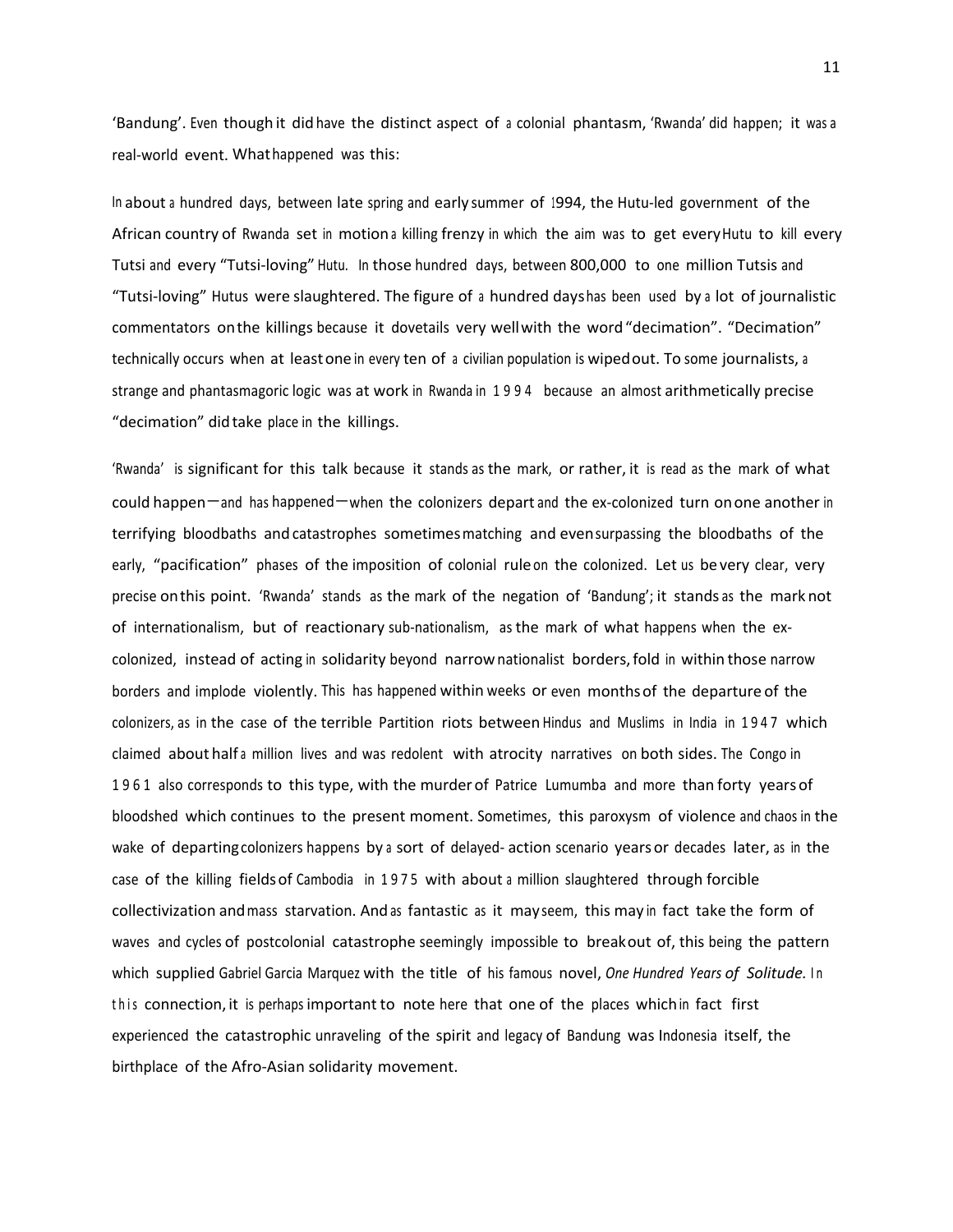Tenyearsafter the Bandung conference, General Suharto seized powerin Indonesia, and he consolidated his grip on power by a series of pogroms in which hundreds of thousands of workers, students and militants were massacred. Suharto then imposed a draconian dictatorship on the country for more than thirty yearsduringwhich Indonesia invaded East Timor and, in the ultimate reversal of the spirit of Bandung, colonized East Timor and the Timorese. One of the most intriguing aspects of the sensationalistic media reporting of the Rwandan killings of 1994 is the bit about the so-called "low tech" efficiency of the killings. This motif of technology is, I would argue, an unintended verbal slippage in <sup>a</sup> heavily racialized discourse. It is <sup>a</sup> slippage which should enable us to introducea properly *historical* perspective as well as a more rationaland objective stance to the discourse of postcolonial catastrophe. For the truth is that just as much as the ex-colonized turn on one anotherwhen the colonizers depart, so is it true that in the centuries of Western colonial and imperial world domination, the colonizers periodically turned onone another in equally horrific bloodbaths. These werenot called "tribal wars" or "communalriots", but they were unquestionable instances of the colonizers falling on each other in bloodbaths precipitated by rivalries caused by the colonial projects themselves. Andthe matter of efficiencyof slaughter was also present in this *longue duree* of the slaughter of the innocent among the colonizers, in fact going through an evolutionary path from "low tech" through "medium tech" to the "high tech" efficiency of the two World Wars and the gas chambers of the Holocaust.

The fact that there is a commonality, an equivalence of sorts between, catastrophes among the colonizers in the era of their world dominance and among the ex‐colonized in the present age of their postcolonial "independence" should serveto make us rethink the positivist temporal break or discontinuity between the two eras that we implicitly subsume under the term "postcoloniality". Moreover, it is necessary to repeat:only <sup>a</sup> properlyhistorical perspective could givebalance and objectivity to the discourse of catastrophism, colonial and postcolonial.Unfortunately, the place where this properly historical perspective ought to be in postcolonial theory is an abyss marked by an anti-historicist retreat into the belly of the whale, which, in opposition to Orwell's more positive use of the term, Ideem an expression of moral panic and a self-mystifying horror of the world- historical process. This retreat into the belly of the whale, this ostrich‐like response to the messiness and violence of postcolonial history and the world‐ historical processis ultimately an intellectual abdication, although postcolonial theory doesnot see it in this light. It sees it in the light of <sup>a</sup> radical skepticism which completely rejects all forms of progressivism and historicism the name of a suspicion of all grand, totalizing narratives  $-$  of the colonizers and the colonized, of the centre as well as of the periphery. To bring this lecture to its concluding section, let us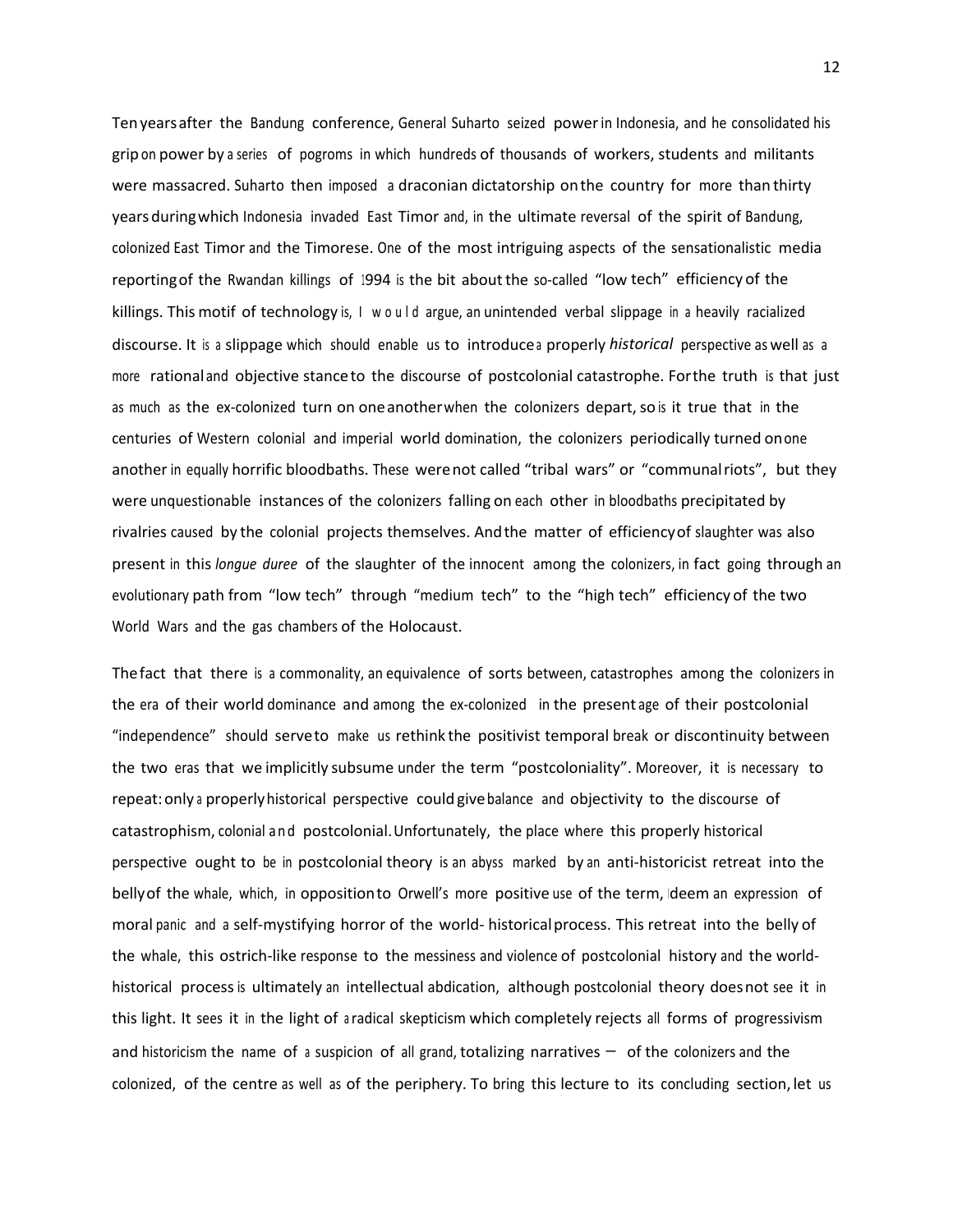explore these admittedly very controversial contentions of mine by returning to the framing tropes of this talk, the tropes of being "inside" and "outside" the whale that metaphorically stands for the worldhistorical processin both the colonial and postcolonial eras.

You may perhaps recall that I stated earlier in this talk that President Sukarno of Indonesia gave his keynoteaddress at the Bandung conference, not in *Bahasa Indonesia,*  the national language of his country, but in English. Indeed, it is significant to note that not onlywas English made the official language of the conference, every delegation which was not English-speaking and intended to use a language other than English was obliged, as a condition of participating in the conference, to provide its own translators. This enormouslyhistorically significant cultural fact resonates with the outstandingfact that it is in the literary languages of the Westand not in their ownindigenous literary languages that the writers and writings of postcolonialnationsand societieslike India, Kenya, Pakistan, SouthAfrica and Sri Lanka have emerged as visible, powerful presences on the stage of world literature in the academies of nearly all the regions of the world. I believe that postcolonial theory and criticism, postcolonial pedagogy and research priorities, ought to seriouslyengage this crucial cultural fact, but time does not permit mein the present context to elaborate onthis important issue in my lecture today. Rather, I wish to explore this fact in itself that the arrival of postcolonial literatures on the stage of world literature took place, indeed couldonly have taken place, in the literary languages of the Western world, the so-called "world languages". I wish today to explore an aspect of this development, this being precisely the attempt of postcolonial theory to theorize the "world" whichthese "world languages" have opened upto postcolonial writers, critics and theorists. Let mespell out what this entails as carefully as possible.

This theorization, I wish to suggest, has effectively dismantled the polarities andbinaries of colonizer and colonized, imperialism and Third World national liberation, oppressor and oppressed that werethe governing tropes of colonialistdiscourse. Indeed, these were not merely the tropes of <sup>a</sup> discourse; they were also the technologies of organizing and regulating social and psychic space between colonizers and "native subjects" in the heyday of colonialism. In other words, I wish to suggestthat the most influential, the most widely known and consumed aspectof the theorization of the world we live in today by postcolonial writers and critics is the aspect that is justifiably perceived to have effectively deconstructed the polarities and binarisms of colonizer and colonized that more or less structured discourses on the nature of the world for most of the twentieth century.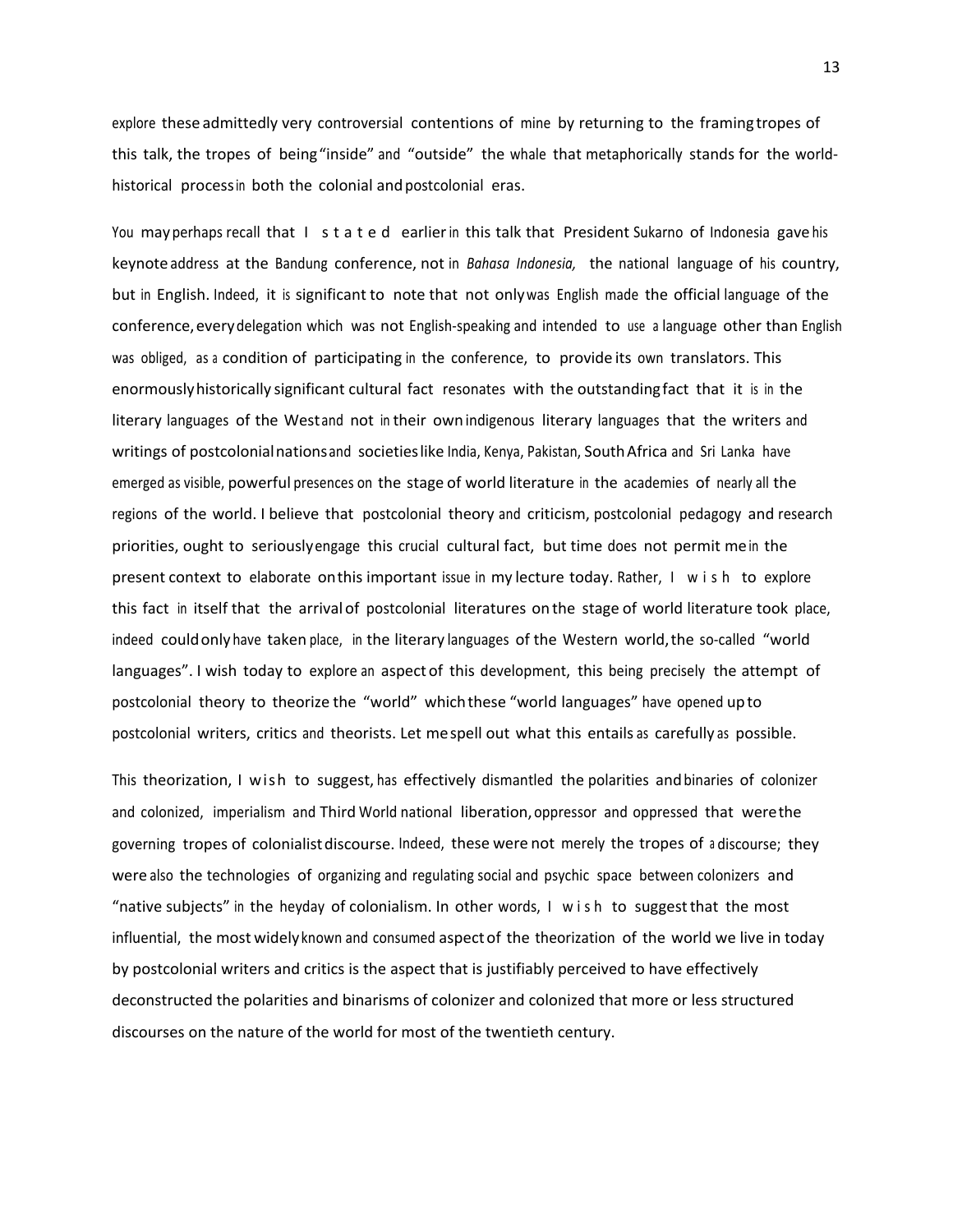It is incontestable, at certain levels of both late  $20<sup>th</sup>$  century world affairs and the realities and the most fertile expressions of contemporary social theory, that this deconstructionof the manichean division of the world between the colonizers and the colonized is intellectually and politically progressive.

However, Iwish to suggest that there is more to say about this theorization than the necessary acknowledgment that it doescorrespond, at certain levels, to the fact that the world of the late twentieth century and the beginning of the twenty‐first century is considerably more complex that the simple division of the world into the empires and their colonies, the colonizers and the colonized. More specifically, I wish to suggest that the theoretical account of the world as beyond the polarities of centre and periphery, empireand colony, colonizers and colonized is in fact <sup>a</sup> rearticulation of an earlier theorization of the world and indeed of the historic processitself that was made by elements of European left‐liberals in the inter‐war period.

Thisis <sup>a</sup> theorization whichachieved extraordinary intellectual and cultural influence in the immediate post‐ Second World War period and ultimately consolidated the peculiar intellectualclimate that set the terms of the ideological battles of the Cold War and dominated world affairs for several decades.

In an arrestingneologism in *The Poverty of Theory*, the late E.P. Thompson designated this intellectual climate "Natopolitan", after N‐A‐T‐O, the North Atlantic Treaty Organization. For the little time that Ihave left in this talk, I wish to draw what lhope will be an instructive analogy between this "natopolitan" intellectual culture and the fundamental premises of the theorization of the world in the dominant formations of postcolonial theory at the present time.

This analogy between an earlier theorization of the world at <sup>a</sup> moment of great European crisis and the theorization of the present historical period in dominant formationsof postcoloniality is considerably clarified by the key phrase in the title of my lecture, "inside and outsidethe whale". As I have observed earlier in this talk, the references or allusions areto Gorge Orwell and C.L.R James, respectivelyfor being "inside" and/or being"outside" <sup>a</sup> whale. Time willpermit me to dwell only on Orwell and his devastating critiques of historicism in this lecture but I'll be glad to take questions on C.L.R. James' moredialectical critique of bourgeois historicismand the world‐ historical process in his monograph.

Brieflystated, James' *Mariners, Renegades and Castaways,*  <sup>a</sup> monograph on Melville's *Moby Dick,* reads that novel as a complex and monumental parable on both the deep and pervasive authoritarian currents within the moderncapitalist world system *and* the currents of worldwide solidaritiescapable of challenging and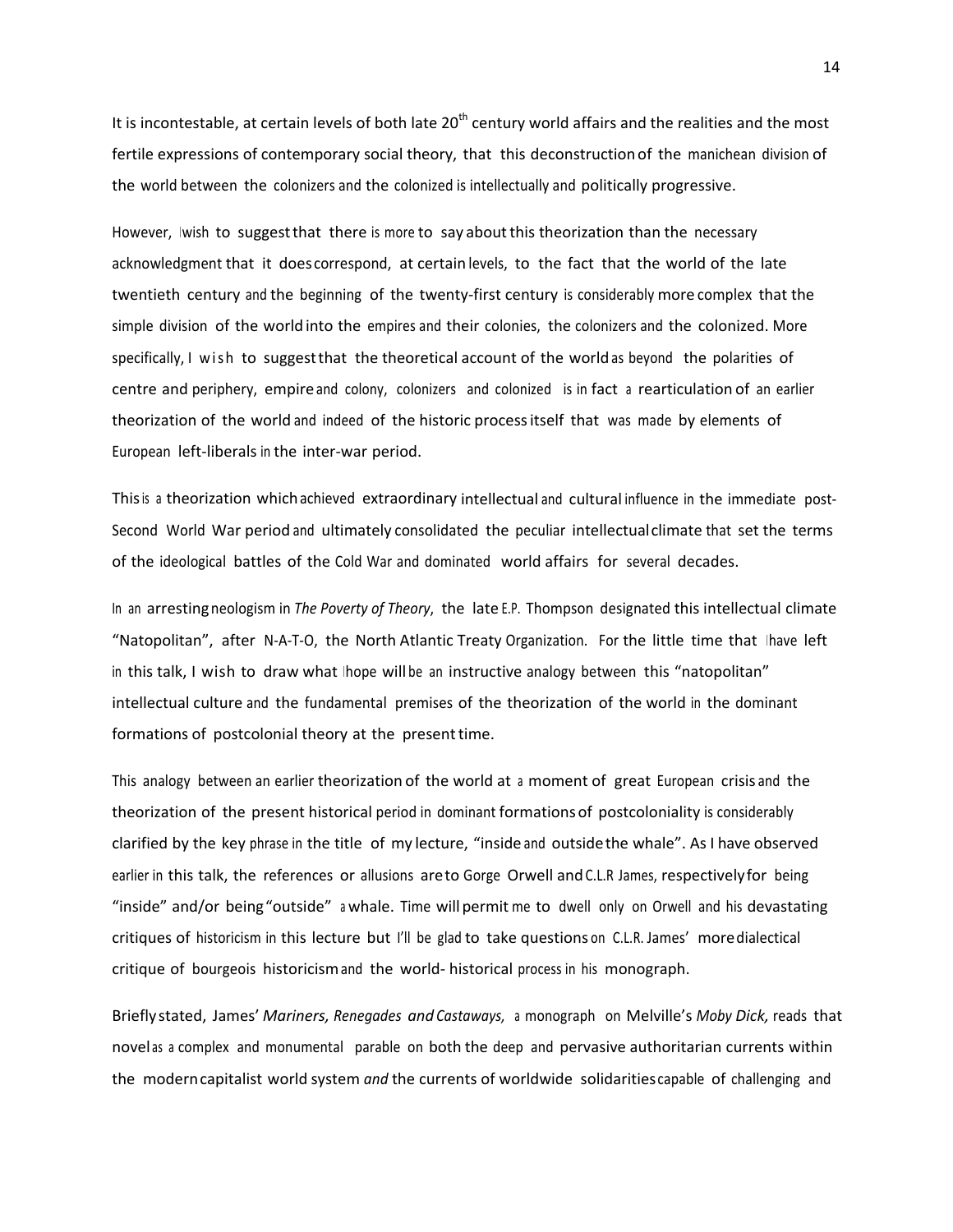even defeating these destructive negative forces of capitalist world production. In this reading, Ahab, the Captain of the whaling ship, "The Pequod", stands for the class of technocrats and managers who, though they arenot the owners of the gargantuan means of production at work in the world production process, are nevertheless increasingly responsible for the management of *everything* from the private corporation and the nation-state to the big mega-trusts and the transnational corporations. Their role, James insists in this brilliant monograph, has been to runthe gigantic leviathan that is the fully articulated capitalist production machine in an essentially amoral, technocratic andultimately antidemocratic and authoritarian fashion even though this class of managers needs concentrations of working people drawn from every region and nation of the world to operatethe world production process, such as we have it in the crew of the whaling ship, "The Pequod" in *Moby Dick.* This is why, in James' reading, Ahab in his maniacal pursuit of the white whale as the ultimate mark of that which is resistant to his hubristic managerialtechnocratic expertise, destroysnot only himself andhis entire crew save one person, he alsobrings ruin to his employers as well. This parable of the managers and the "managed" in the modern production process provides James with the basis for the central thesis in this monograph of <sup>a</sup> dialectic of deep antidemocratic, authoritarian currents and equally deep countervailing popular‐democratic possibilities in the modern world. But what is George Orwell's take on these same world‐historical developments, as captured in his trope of being "insidethe whale"?

Orwell is not much in vogue these days, at least not among postcolonial theorists and critics, even among "Europeanist" postcolonial theorists and critics who seethe interrogation of Western canonical authors as their majorintellectualproject. Indeed, compared with either Joseph Conrad or Jane Austen,Orwell is a writer about whom postcolonial critics and theorists have a decidedly minimal interest, this in spite of the fact that his experience in colonial India was far more formative for him as a writer than imperialism was for both Austen and Conrad. At any rate, it is my contention that if Orwell is not in vogue among postcolonial critics, his essay "Inside the Whale" which is fairly well‐known and widely discussed among Western scholars and students of Orwell's writings, ought to be better known, oughtindeed to be as much read and engaged by postcolonial critics as WalterBenjamin's famous "Theses on the Philosophy of History". As <sup>a</sup> matter of fact, I would like to note in passing that both "Inside the Whale" and "Theses on the Philosophy of History" werewritten in 1940 and they wereboth responding to the same sense of despair, on the eve of the Second World War, that Fascism would be triumphant in Europe and perhaps in the whole world. However, each of these two essays teaches us very different lessons about world history and mid-twentieth century global politics. "Inside the Whale"is unquestionably Orwell's most bitterly pessimistic essay. It was written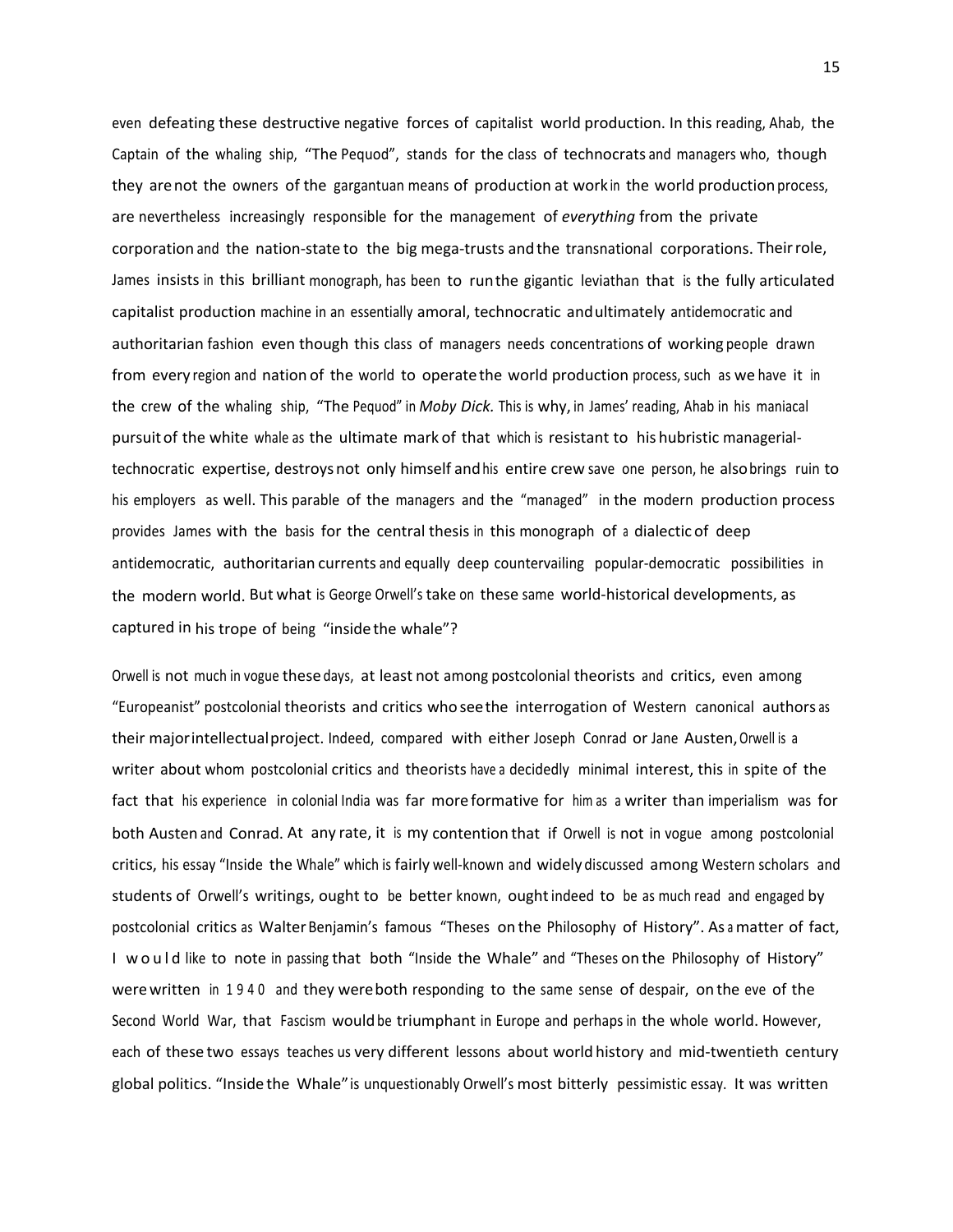in the wake of his profound disillusionment by the treacheries, cruelties and cynicism displayed by all sides in the Spanish Civil War and his consequent conviction that not only would Fascism be triumphant, but also that Communism provided no alternative to it, that it was indeed the mirror-image of Fascism. Moreover, Orwell in this essay reserves his most scathing attacks on writers and intellectuals of the Left who had at one time or another either collaborated with the Communist Parties of Europe or strongly espoused socialist beliefs and principles. In Orwell's view, something was loose in the historical process itself  $-$  or as he calls it in this essay "world-process"  $-$  that rendered all contesting ideologies of the Left and the Right, ideologies and discourses of fascism andfreedom, of liberal humanism and totalitarian movements equally suspect, equally deserving of skepticism. This "world-process', Orwell says, corresponds to nothing available to us by way of explanatory or ethical paradigms. It is, in short, the endof the worldas we know it, as we have soughtto make it comprehensible or manageable. This feeling or "intuition" leads Orwell in the essay to conclude on a note which strikes us today as an early articulation of the "end-of-history" narratives anddiscourses that have appeared periodically sincethe end of the Second World War, narratives that seemed to have culminated somewhat in Francis Fukuyama's infamous "End of History" monograph of the late 1980s but recently resurfaced in a postmodern, post-Marxistincarnation in a lecture given by Fredric Jameson at Cornell during last summer's School of Criticism and Theory colloquium series and bore the title "The End of Temporality". Let me quote directly from Orwell himself on this "end‐of‐history" apocalyptic vision:

While I have been writing this essay, another European war has broken out. It will either last several years and tear Western civilization to pieces, or it will end inconclusively and prepare the way for yet another war which willdothe job once and for all. *But war is onlypeace intensified.* What is quite obviously happening, war or nowar is the breakup of laissez-faire capitalism and of liberal-Christian culture. Until recently, the full implications of this werenot foreseen, because it was generally imagined that socialism could preserve andeven enlarge the atmosphere of liberalism. It is nowbeginning to be realized how false this idea was.

As many commentators on this essay and other writings of Orwell in this period have remarked  $$ commentators including Raymond Williams, E.P. Thompson and Isaac Deutscher  $-$  his anti-progressivism and anti‐historicism is out of all proportion to the analysis of cultural and politicaltrends in Europe in this period that Orwell actually carries out in this essay. [Needless to say, he had absolutely nothing 'to say aboutthe rest of the world even though he repeatedly states in the essay that he is talking about the "world process"]. In fact, the essay has little or no analysis. But this is beside the point, as strangeas that may sound. For I would argue that it is not so much the force of Orwell's cultural criticism or historical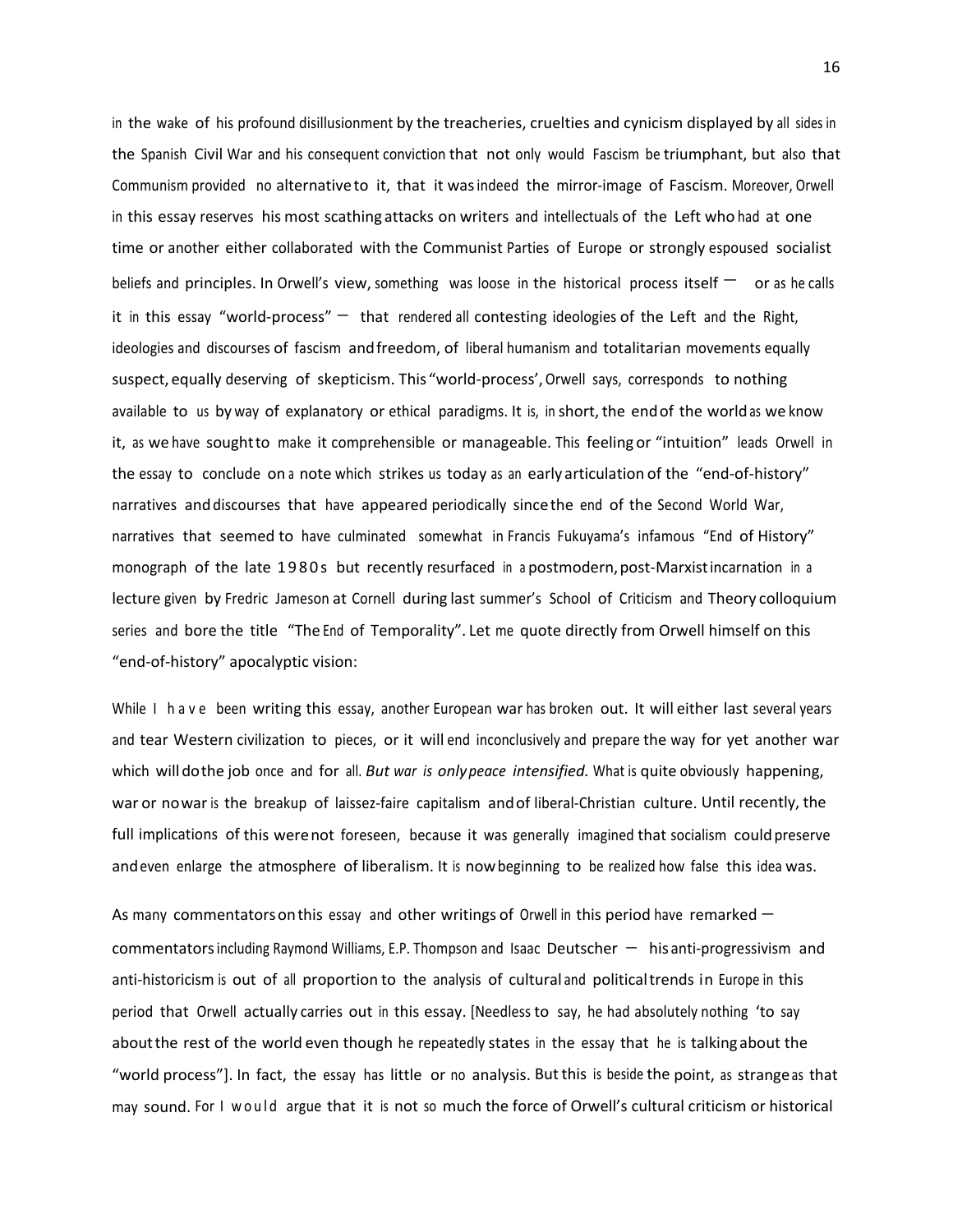explanation in this essay that bears relevance for us today with regard to postcolonial theory. Rather than analysis or explanation, it is Orwell's *evocation*of <sup>a</sup> pervasive collectivespirit, <sup>a</sup> zeitgeist of the period, not so much of the intelligentsia and the literati of the Left or the Right, as of the mass of ordinary people, this is what gave "Inside the Whale" its tremendous persuasiveness. This is indeed what Orwell tried to capture in the title of the essay, "Inside the whale". The allusion here of course is to the biblical story of Jonah inside "a big fish". Orwell in this essay makes much of the fact that in the Bible story, the name of the big fish isn't given at all and he conjectures that it is the conversion of the Biblical story to a children's womb fantasy that accounts for the substitution of the nameless "big fish" with the name of the biggest mammal in creation whichhas a permanent fascination for us from childhood to adulthood. In fact the whole weight of Orwell's prognostications on the "world process" in the essay hinges on his sense that this myth of Jonah and the whale connects powerfullywith <sup>a</sup> permanent aspect of modern history andexperience, especially at the momentof grave historical crisis. More specificallywith regard to the crisis of European and world history in the inter-war years, this myth, in Orwell's view, encodes both <sup>a</sup> quietist, irresponsible andescapist flight from history and,more importantly, <sup>a</sup> soberand evenhonorable acceptance of history as it is. For Orwell, accepting history as it is involves far less moraland intellectual fraud than dealing with Historywith <sup>a</sup> capital "H" as constructed by Historicists and Universalists of the Left and the Right. Again, it is useful to quote Orwell on this point:

> Progress and reaction have both turned out to be swindles. Seemingly, there is nothing left but quietism—robbing reality of its terrors simply by submitting to it. Get inside the whale or rather, admit you are inside the whale (for you *are,* of course). Give yourself over to the world‐process, stop fighting against it or pretending that you control it; simply acceptit, endure it, record it.

What is the pertinence, you might ask, of this powerful parable of an escapist and irresponsible flight from the historic process which turns out to be, in Orwell's view, also a tough-minded and unsentimental confrontation with history as it is, not as an abstraction,what is the pertinence of this to postcolonial theory and studies at the present time? In the present context, time will permit me to highlightonly the mostimportant connections and analogies, necessarily forcing me to leave out underlying premises and limits. Let metherefore spell out these connections and analogies as general propositions that we can take up in the discussion following the talk.

17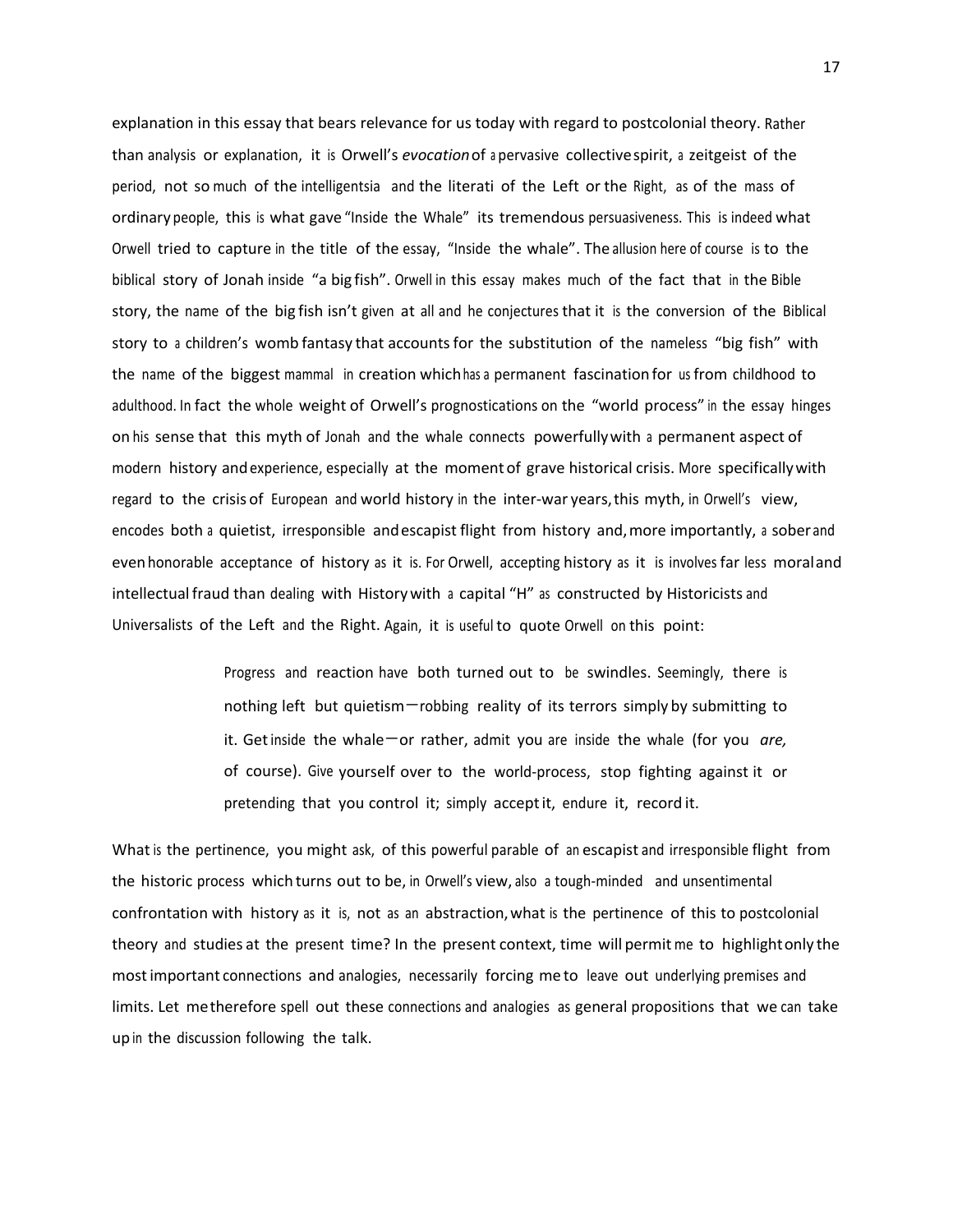First of all, I wish to suggest that Orwell's great suspicion of all progressivist and historicist constructions anddiscourses is replicated today in the dominant formations of postcolonial theory; and this is pretty much for the same reasons. Specifically, there is in postcolonial theory <sup>a</sup> deconstructive equation of imperialist/Eurocentric discourses and discourses of Third Worldnational liberation as being equally suspect, equally totalizing in their ideological and ethical claims.

Let me be as specific and unambiguously clear on this issue as I can be: the thinking here is that if all metanarratives are suspect, the grandnarratives of the developing world areno less suspectthan the grand narratives of hegemonic, globalizing neoliberalism.

Secondly, like Orwell, no intellectually rigorous analyses and explanations are given by postcolonial theorists of this postmodern formation as to why the metanarratives of the developing countriesareno longer serviceable and worthy of serious study. In the same manner in which Orwell invoked the betrayals and treacheries of the Communist Parties of Europe and the Popular Front forces in the Spanish civil war,it suffices for these postcolonial theorists to evoke the betrayals of the promises of the national liberation movements, the corruption andmediocrityof the pseudo‐ bourgeois elites of the Third World, the derivative nature of their nationalism and nationalistdiscourses on liberal Western models of rationality and citizenship, and more subliminally, the chaos andabsurdities of the political processes of these countries as Orwellian examples of history as it is, not as we would want it to be so that we can control it.

Finally, the privileging by postcolonial theorists of <sup>a</sup> "third" space of hybridity, liminality and interstitiality that is neither of the centre nor of the margins, neither of the North nor of the South, is remarkably like what E.P. Thompson, extrapolating from Orwell, called "natopolitan" intellectual culture. You will recallfrom my earlier observations in this talk that this is a "culture" that is constructed out of rejection and deconstruction of both East and West, socialism and laissez-faire capitalism. And as in Orwell, very little or no social analyses and explanations of actual conditions, either in the postindustrial societies or in the developing world, areoffered in the promotion of this view.

As <sup>a</sup> matter of fact, whereOrwell at least made his points in an extraordinarily lucid prose, some of our postcolonial theorists seekshelter in extraordinarily turgid, extraordinarily unreadable prose,prose in which resistance and agency are ontologized and occulted in the mark of either a totally decontextualized hybridity or liminality, or radically undecidable textual aporias which aredubiously touted as *inherently* subversive. This point is, in myview, the ultimate mark of the pertinence of the analogy of Orwell's use of the Jonah myth to dominant postmodern postcolonial theory at the present time. For in the semioticor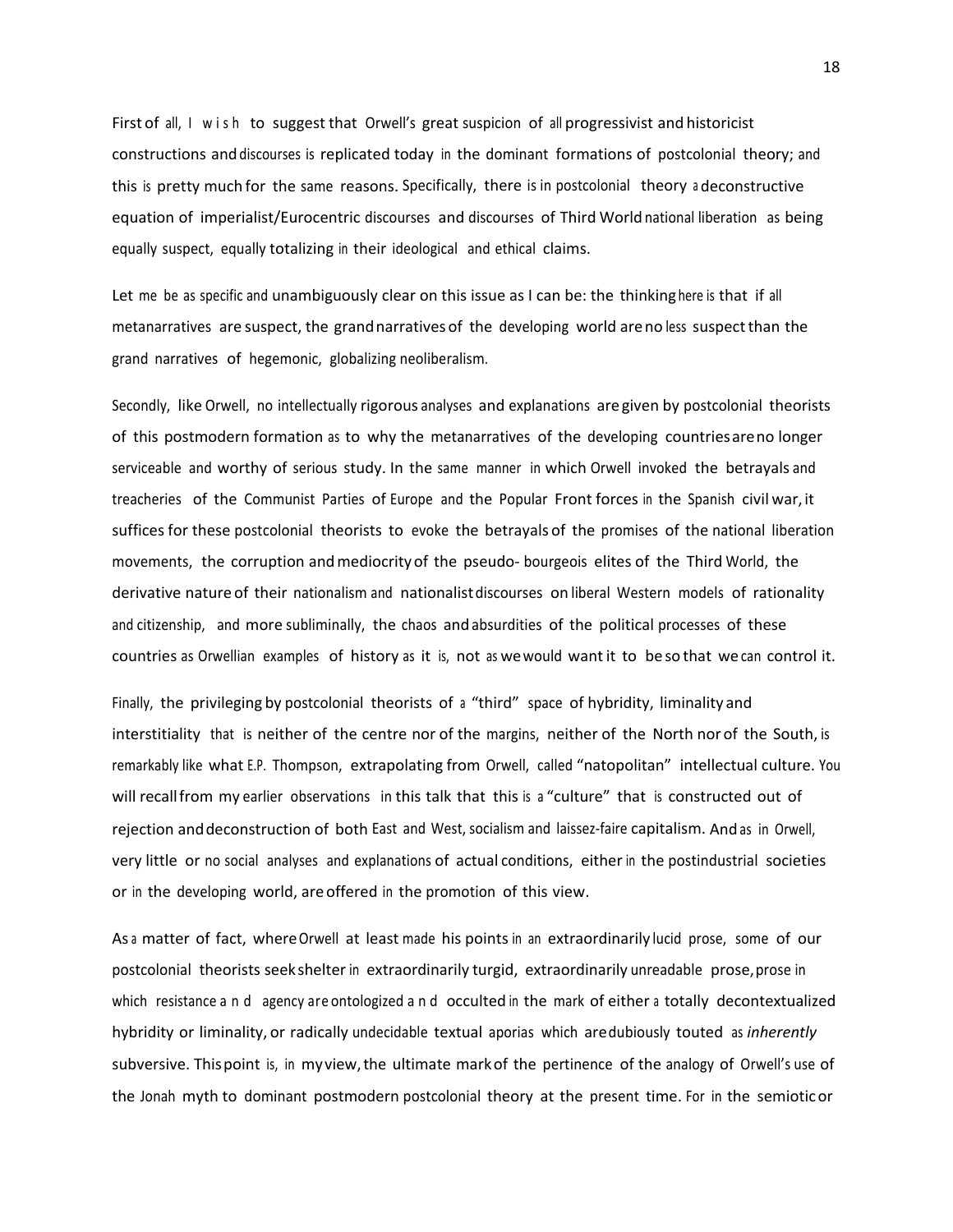representational implication of this analogy, prose,as the *idiom* of theoretical reflection andhard‐edged historical explanation, becomes in fact the means of <sup>a</sup> flight from, a denial of the historical process. What could possibly be more "inside" the whale than this while volublypresuming to be very "worldly" and therefore "outside" of the whale?

The tropes of being inside the whale of the nightmare of history and of "subalterns who cannot speak" are indubitably powerfully resonanttropes which cautionusto bewary of the terrible messiness of history on all sides, both the triumphalist "History" of imperial ruleand the redemptive "History" of national liberation from that rule. These tropes receive their resonance, it must be acknowledged, from the force of the radical skepticism of postmodernism. But these tropes, I would argue, are tropes that wittingly or unwittingly assume that all we have available to us in the pastand the present of the postcolonial condition are the catastrophes of the Partition Riots, the killing fields of Cambodia, the "low tech" efficiency of "Rwanda", the many collapsed states of the Third World, and the betrayals and abdications of the neo‐ and pseudo‐bourgeois elites of the developing world. But as I have indicated in this talk, we do also have Bandung, wehave the Congress of Negro Writers and Artists of 1956 and 1959, we have the internationalisttraditions of global feminism, we have the World Social Forum and"Jubilee 2000" and many other expressions andincarnations of the spirit and legacy of 'Bandung'. We are both inside and outside the whale. For postcolonial theory to begin to engage this terrible but exhilarating dialectic, it wouldhave to enter into a new and far more productivedialogue with postmodernism than it has so far done.

Thank you!

Ithaca, New York, February 26, 2002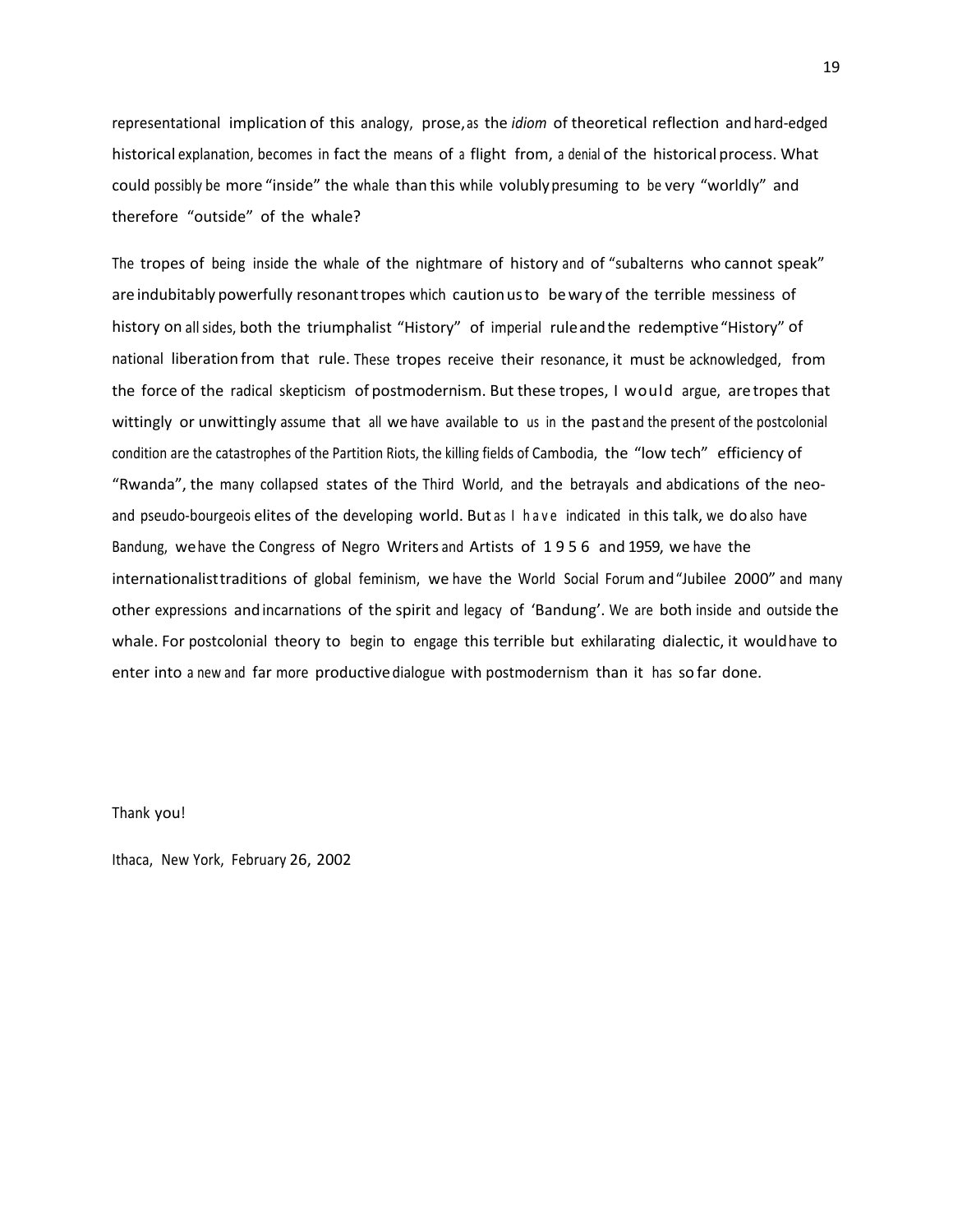## Works Cited

Samuel Beckett, *Endgame*, New York: Grove Press, 1958

Walter Benjamin, "Theses on the Philosophy of History", in *Illuminations*, New York: Schocken Books, 1969

C.L.R. James, *Mariners, Renegades and Castaways: the Story of Herman Melville and the World We Live In*, London & New York: Allison and Busby, 1985

Herman Melville, *Moby Dick*, New York: Norton, 2002 [2<sup>nd</sup> edition, 150<sup>th</sup> Anniversary]

Gabriel Garcia Marquez, *One Hundred Years of Solitude*, New York: Harper and Row, 1970

George Orwell, *Inside the Whale and Other Essays*, London: V. Gollancz, 1940

E.P. Thompson, *The Poverty of Theory and Other Essays*, London: Merlin, 1978

Wole Soyinka, "The Credo of Being and Nothingness", in *Art, Dialogue and Outrage: Essays on Literature and Culture*, Ibadan: New Horn Press, 1988

Peter Weiss, *Marat‐Sade*, Athenaeum, 1984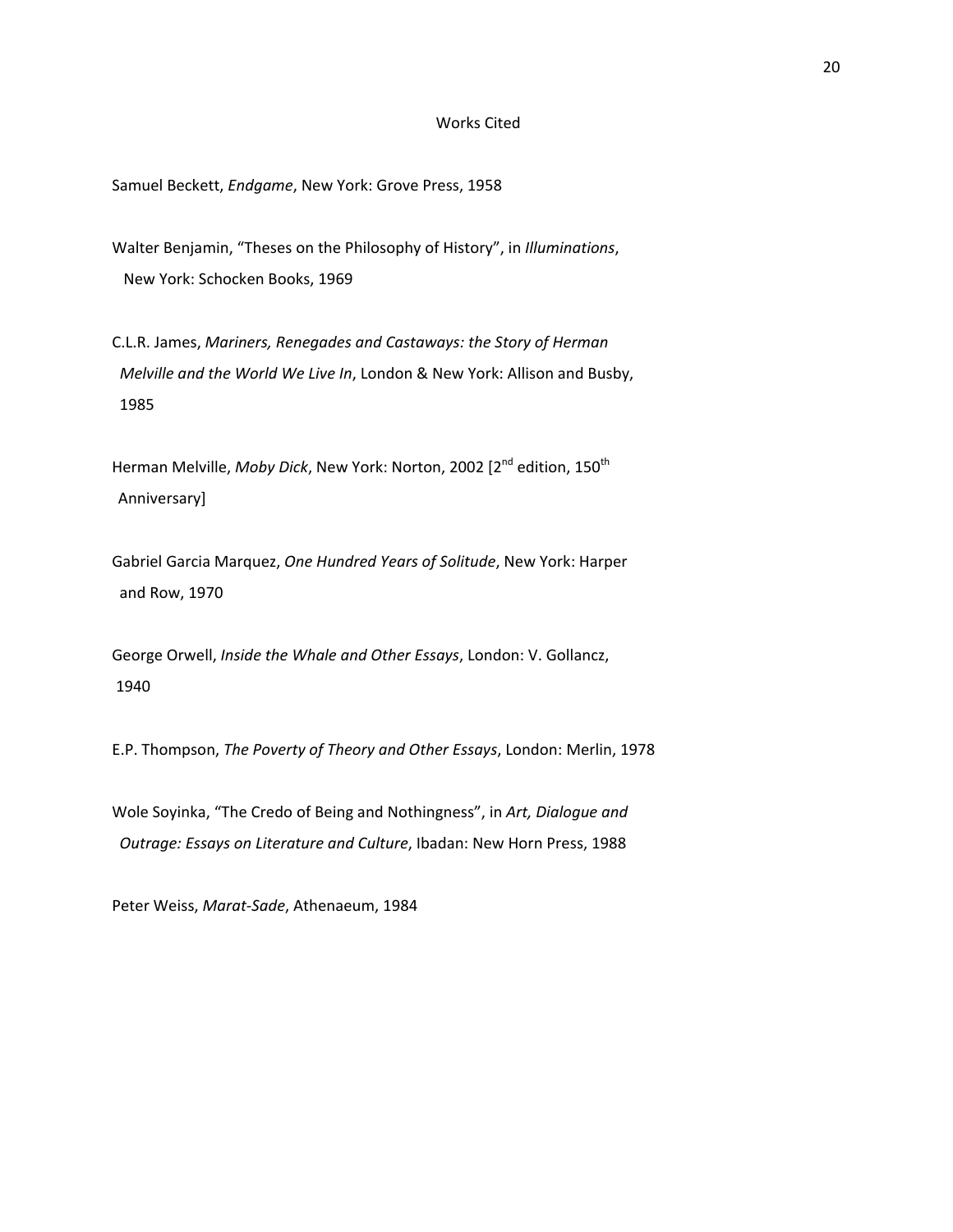## Postscript

## Excerpt from:

"Inside and Outside the Whale, Part Two: The Specter of Comparison In One Language; Or, The Language(s) In Which We Theorize"

The unprecedented status accorded English at the conference arose from the fact that the language was then already considered the most dominant among the world languages of our planet. But in spite of this fact, or precisely because of it, many countries were allowed to speak in their preferred languages, indigenous or colonially derived, the only caveat being the provision of English translations of their contributions. The list of major African, Asian and European languages used at the conference included Chinese, Japanese, Arabic, Amharic, Persian and French. Thus, the status accorded English at the conference entailed a frank recognition of Anglophone linguistic and cultural hegemony but there was at the same time a critical and strategic opposition to this hegemony.

This is the point of departure for this talk. Since Bandung, the world in general and world politics in the  $21<sup>st</sup>$  century in particular have moved on and it would be extremely naïve, intellectually and politically, to think otherwise. Some "emergent nations" of the 1950s have become the "emergent markets" of the new millennium, while some then "emergent nations" are yet to substantially achieve nationhood, talk less of joining the big league of the world's largest and most dynamic economies. A few of the post-Bandung "emergent markets" have become, or are on the verge of becoming, global superpowers. China, the location of this particular world conference, is of course the prime exemplar of the more unprecedented aspects of these developments in world political and economic affairs and in currents of culture and intellectual production worldwide.

For all these reasons, this talk is not a romantic or nostalgic celebration of Bandung and its great lessons and legacies for us. Rather, the talk, hopefully, is a critical appropriation of the spirit of Bandung, especially with regard to the global hegemony of English as a world language. From the account I have given of the status of English in relation to other languages at the conference, we can see that this entails two distinct but inextricably linked aspects. First, there is the recognition, the frank admission of the extraordinary world dominance, the global hegemony of English. Secondly, there is the radical contestation of this hegemony, in theory and practice, in words and in deeds. Staying only with the first aspect is triumphalist and Bandung was anything but triumphalist in both its ideological assumptions and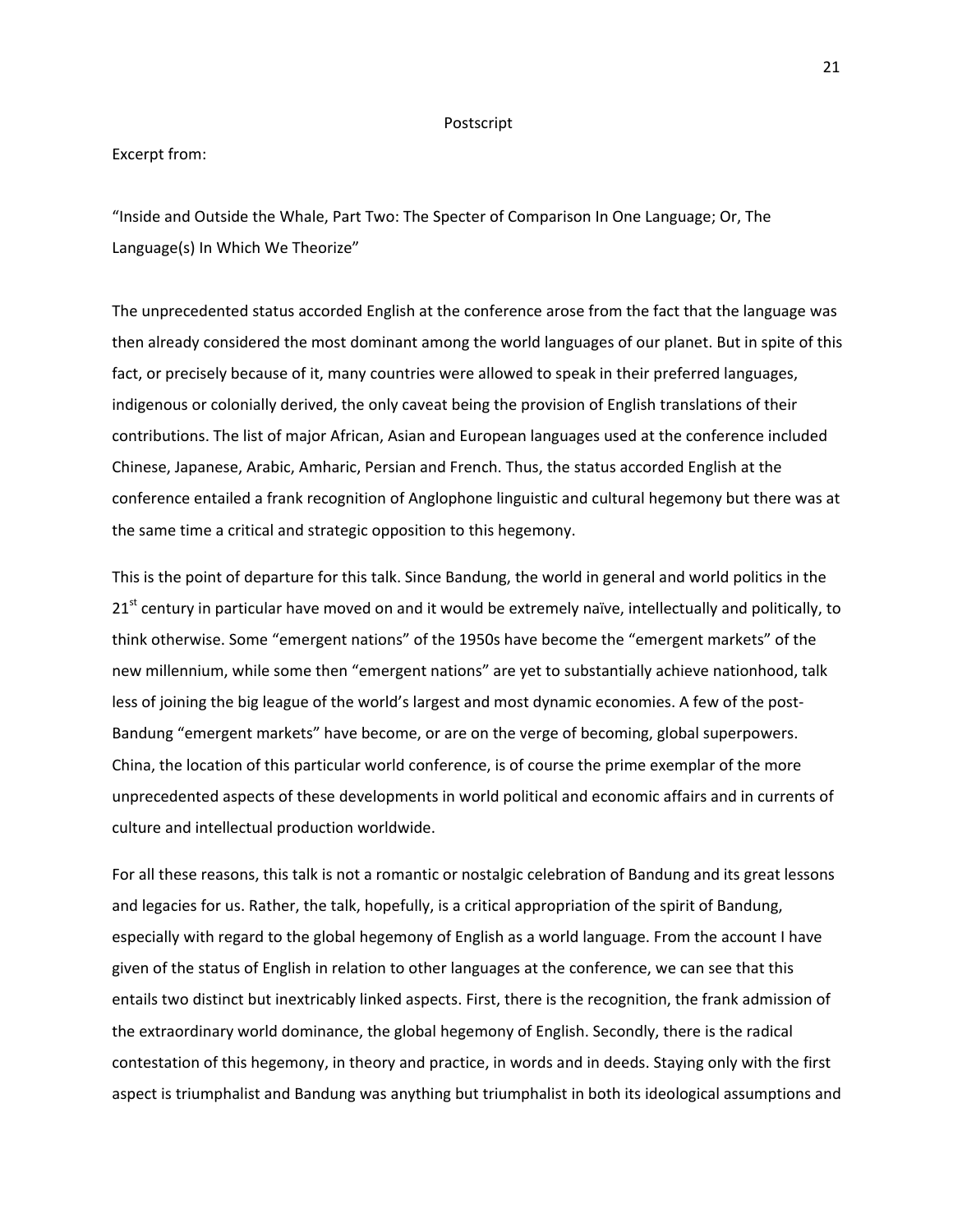practical acts concerning English. On the other hand, moving directly to the second aspect – the critical contestation ‐ without a full appreciation of the first aspect is revanchist and ultimately self‐defeating and, again, Bandung was, as we have seen, resolutely internationalist.

In the decades since Bandung, the global hegemony of English has grown exponentially. The most widely touted expression of this unprecedented dominance of English as a world language is the widely held notion that we have effectively moved from *the* English‐speaking world to *an* English‐speaking world. The one implies the pre‐Bandung world in which English was hegemonic only in Britain itself, the United States and the former colonies of the British Empire in Africa, Asia, the Caribbean and Australasia; the other implies, unambiguously, that the whole world is now speaking English, not as just any other second or foreign language, but as a sort of post-national, post-imperial planetary lingua franca. Another descriptive term for this is what has been described as English without borders or frontiers, without any supervening super‐dialect regulating its many varieties around the world.

The world most definitely has moved on since Bandung, but Bandung has much to teach us on how we might go about engaging this unprecedented global linguistic and cultural conjuncture. Thus, in this talk, I will briefly re‐deploy the double aspect of the engagement by the Bandung conference of the type of hegemony exercised by English in its time. This comprises, as we have seen, both a *recognition* and a *contestation*. First then, and very briefly, the recognition: a profile of the absolutely unprecedented scope of the hegemony of global English at the present time.

That global English, far more than any other language in the world, is a language without borders or frontiers is marked first and foremost by the assertion that English has a global or "universal" influence now that no other language has now, or has ever had in the past. The facts, the data and the realities that firmly establish the putative veracity of this claim are nothing if not stunning. I give only a few of the most salient:

\_\_\_\_\_ 50% of the slightly more than 10,000 newspapers and newsmagazines published in the world are in English.

\_\_\_\_\_ English is the quintessential language of technological and scientific modernization. As illustrations of this fact, consider the following two sets of data: scientific abstracts throughout the world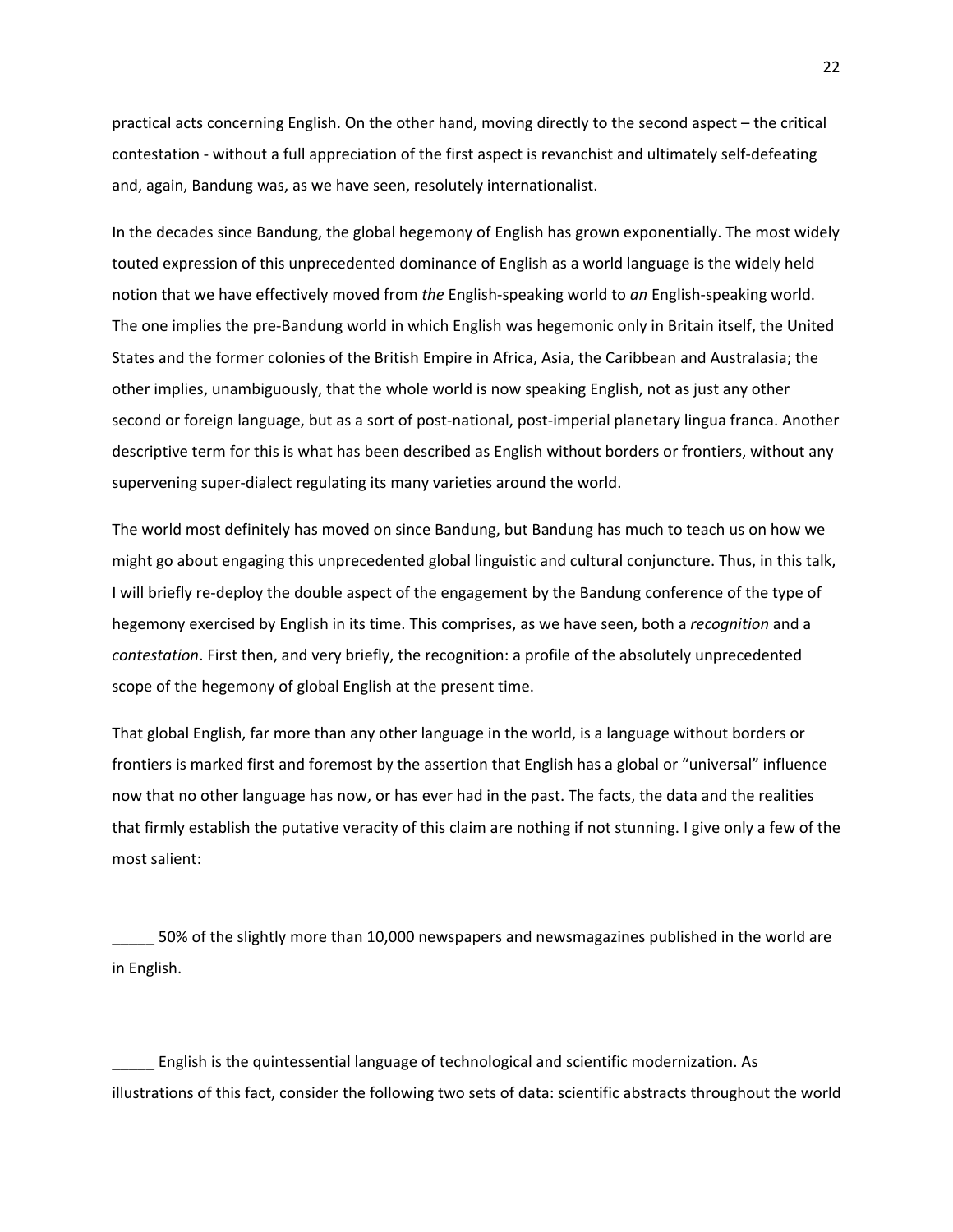are required to be published in English, apart from the indigenous language of the particular national scientific community; and English is the language of 80% of the world's computer data.

\_\_\_\_\_ English is also the preferred language of the managerial staff of virtually all of the world's multinational corporations. This means that whether their home country is Sweden, Germany, Holland, Japan or Korea, English is the official medium of communication of all the multinational corporations of the world outside their home countries.

English is overwhelmingly the language of the world's culture industry: movies and musical forms like rock, jazz and hip hop are overwhelmingly produced in English, even by many artistes and groups not based in Britain or the United States and whose mother tongues are not English.

\_\_\_\_\_ English has made massive incursions into the other world languages of the most industrialized countries of the world in a manner and to an extent that the languages of these other countries have not, indeed cannot, make incursions into English. This has given rise to such new idiolects of global English as "Franglais", "Japglish", "Spanglish", "Chinglish" and "Rushlish".

\_\_\_\_\_ Just as it was and still is the lingua franca of the Atlantic world, English is now the regional lingua franca of the Asia‐Pacific region. Countries of the region like Indonesia and Vietnam whose colonially imposed lingua franca were respectively Dutch and French have moved significantly in recent decades away from those languages toward English, India and Singapore, the traditional English‐speaking countries in the region, playing the role of educators in English to their previously non‐English‐speaking neighbors.

\_\_\_\_\_ The total number of books published annually in the world in English is far greater than the total number of books published annually in French, Spanish and Japanese combined. For example I obtained the following figures on this issue from the International Publishers' Association: English, 183, 200; Japanese, 67, 522; Spanish, 45, 121; and French, 28, 392. It is worthy of note that while the figures for Japanese, Spanish and French are for the year 2001, the figure for English is for 1999, the IPA being as yet unable to obtain the figures for any of the years 2000 to 2003, presumably because of exponential increases in books published in English in those years and the widening global spread of their publication location.

The scope of the teaching of English as a second language throughout the world has surpassed anything the world has ever known in the teaching of world languages as second languages outside their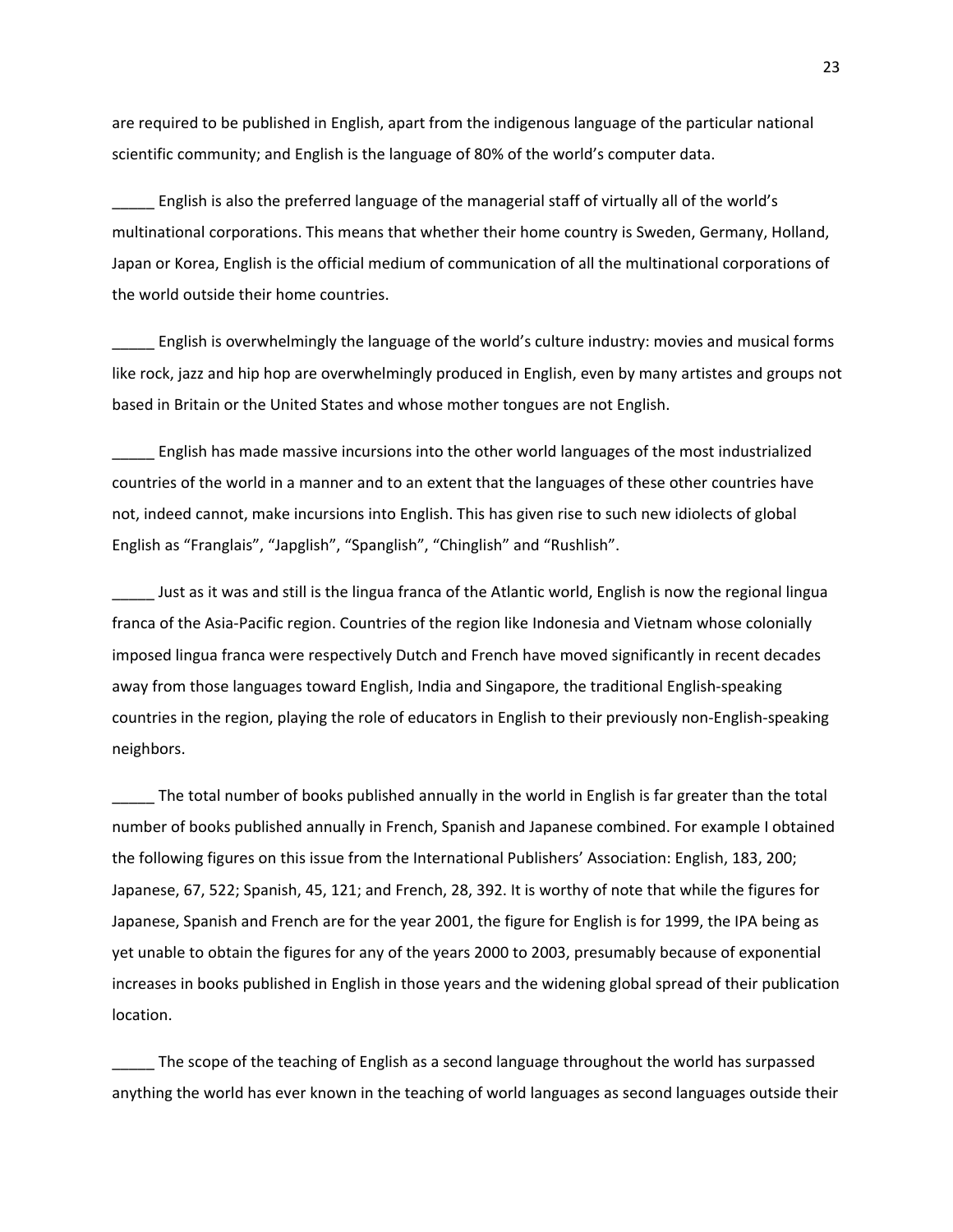historic homelands. Let me put this observation in concrete terms. French, Spanish and German are taught in many parts of the world as international or "world languages". Languages like Chinese, Japanese, Arabic and Hindi are also taught in many parts of the world, perhaps not as "world languages", but definitely as important international languages of cultural exchange, trade and commerce, especially in the diasporas of the Chinese, Indian, the Arabic and Japanese peoples in Asia and Africa themselves and in North America, the Pacific region and with regard to Hindi, in Britain, and in parts of Africa and the Caribbean. But the teaching of none of these other world or international languages comes nowhere close to the worldwide scope of the teaching of English as either a second language or a foreign language. In China alone, by 1986, there were more than 250 million people learning English as the preferred foreign language. The numbers are equally startling in other traditionally non‐English countries of Asia, the Americas and Africa such as Japan, Korea, Brazil, Mozambique and Rwanda. This seeming "universal" desire for English is fuelled in part by the thirst for information in our information age for, as we have earlier observed, 80% of the world's computer data is in English, not ignoring the facts that English is the exclusive "official" medium of communication of all of the world's multinational corporations, and is also the quintessential language of scientific and technological modernization.

This profile, then, is the recognition, Bandung‐style, of the scope of the hegemony of global English in the present historical period. We now move to the critique, the radical contestation, in theory and practice, in words and deeds, also in the spirit of Bandung. The most fundamental practical site of such a contestation is a commitment to a world in which all the languages actively used on our planet are defended from self‐fulfilling marginalization by global English. This is not a mere abstract, pious or wishful commitment. For throughout recorded social and cultural history, the languages of the world have always clashed, commingled and mutually transformed themselves in the process. The age of the unprecedented hegemony of English is no different. Indeed, if anything, it marks an acute intensification of this process. For if it is indeed the case that we are all Anglophones now, we are so, and can only be so, *relationally*, with other world languages and other internationally, regionally and nationally dominant languages beside English making their own insistent claims on the peoples of our planet.

This relationality of English, of being Anglophone at the present time is the most important theoretical site of the dual legacy of *recognition* and *contestation* of Bandung. This indeed is the site at which we find the rich, complex and dialectical ramifications of what, in the title of this talk, I have termed the specter of comparison in one language. On this account, English is no longer one single or unitary linguistic formation flowing out of an imperial center in Britain or the United States. Instead of one